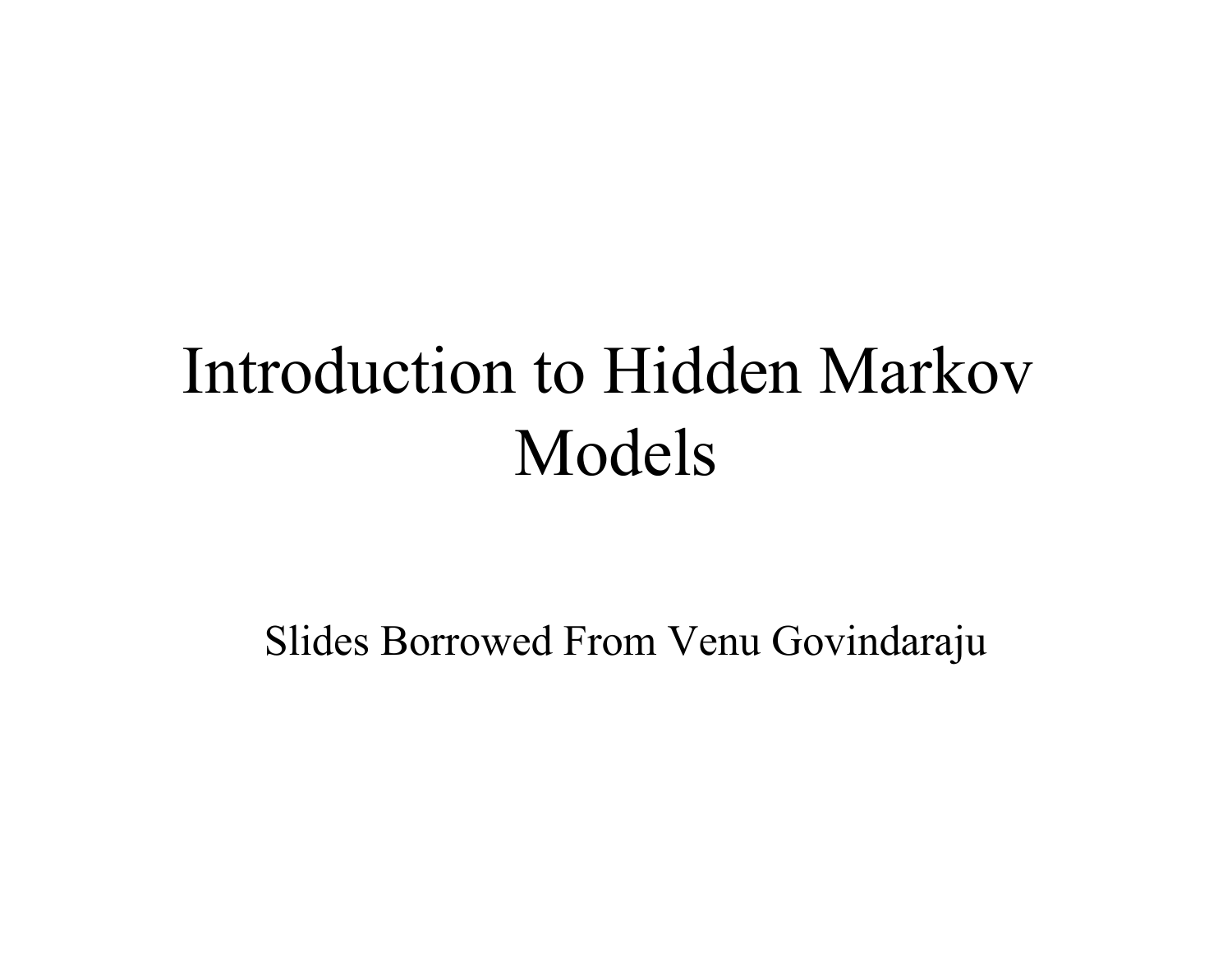### Markov Models

- Set of states:  $\{S_1, S_2, \ldots, S_N\}$
- Process moves from one state to another generating a sequence of states :  $S_{i1}, S_{i2}, \ldots, S_{ik}, \ldots$
- Markov chain property: probability of each subsequent state depends only on what was the previous state:

$$
P(s_{ik} | s_{i1}, s_{i2}, \ldots, s_{ik-1}) = P(s_{ik} | s_{ik-1})
$$

• To define Markov model, the following probabilities have to be specified: transition probabilities  $a_{ii} = P(s_i | s_i)$  and initial probabilities  $\pi_i = P(s_i)$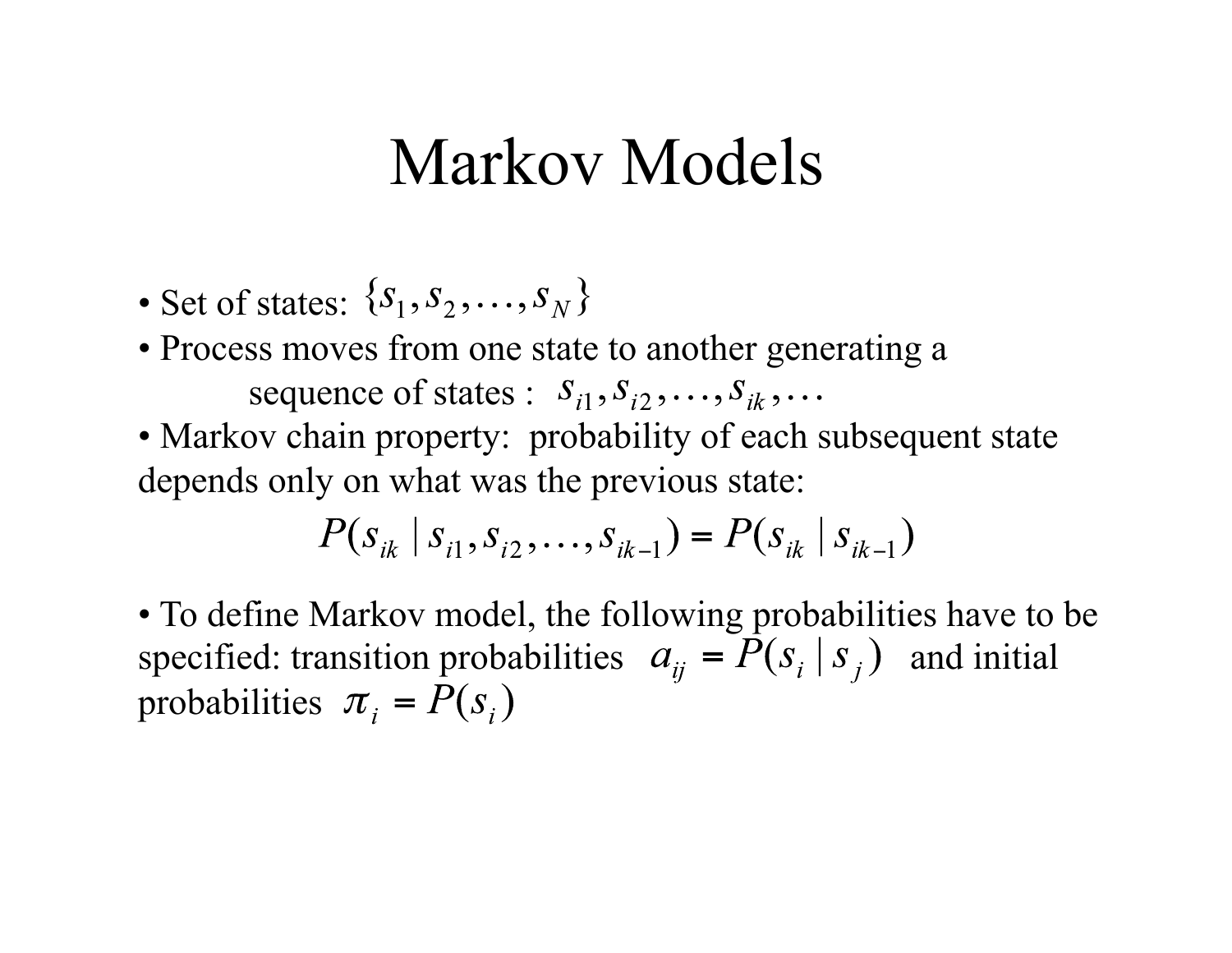### Example of Markov Model



- Two states : 'Rain' and 'Dry'.
- Transition probabilities:  $P("Rain']`Rain")=0.3$ ,
- $P('Dry'('Rain')=0.7, P('Rain'('Dry')=0.2, P('Dry'('Dry')=0.8$
- Initial probabilities: say  $P("Rain")=0.4$ ,  $P("Dry")=0.6$ .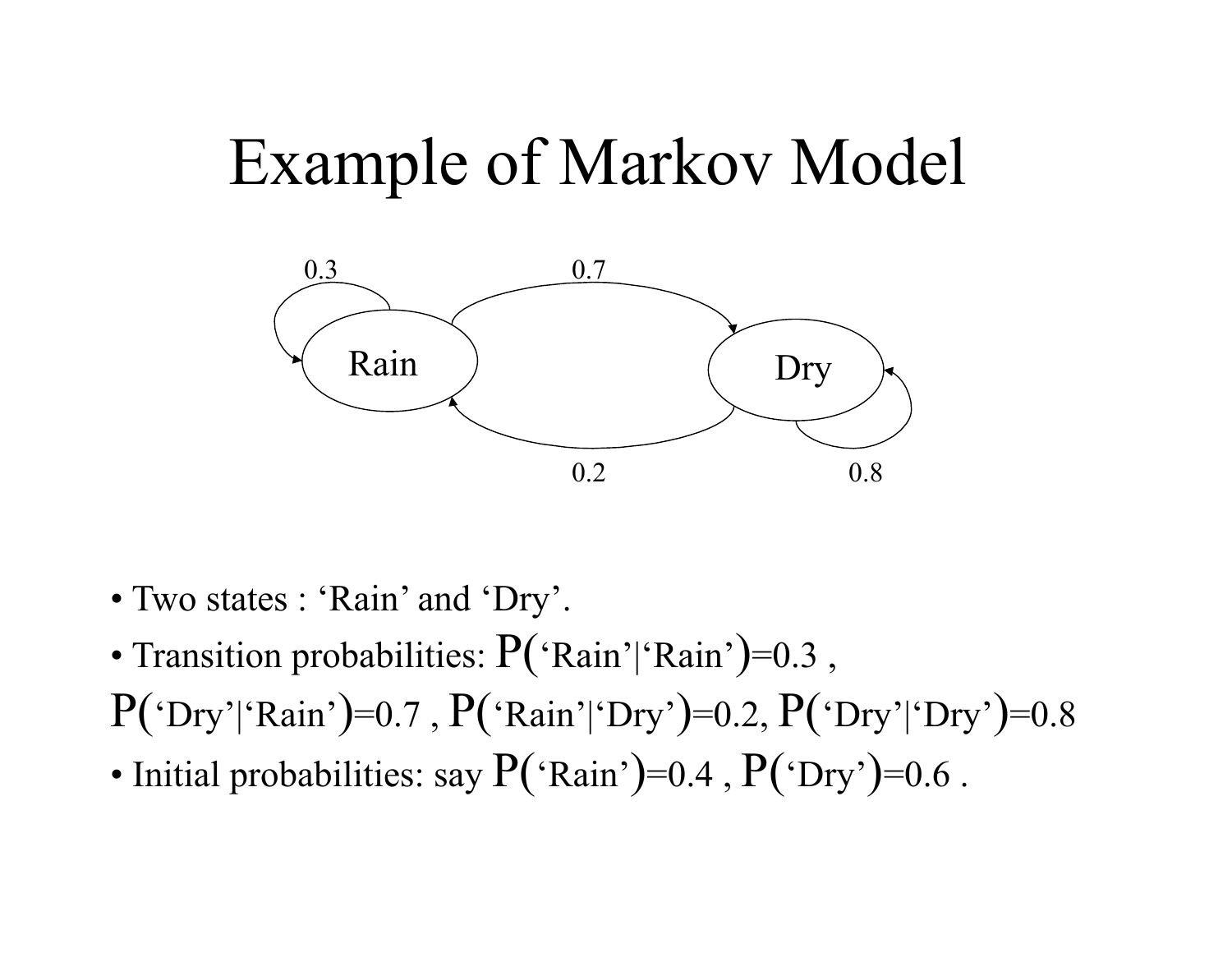# Calculation of sequence probability

• By Markov chain property, probability of state sequence can be found by the formula:

$$
P(s_{i1}, s_{i2},..., s_{ik}) = P(s_{ik} | s_{i1}, s_{i2},..., s_{ik-1}) P(s_{i1}, s_{i2},..., s_{ik-1})
$$
  
=  $P(s_{ik} | s_{ik-1}) P(s_{i1}, s_{i2},..., s_{ik-1}) = ...$   
=  $P(s_{ik} | s_{ik-1}) P(s_{ik-1} | s_{ik-2}) ... P(s_{i2} | s_{i1}) P(s_{i1})$ 

• Suppose we want to calculate a probability of a sequence of states in our example,  $\{`Dry',`Dry',`Rain',Rain'\}.$ 

 $P({$  {'Dry','Dry','Rain',Rain'}  $) =$  $P("Rain']'Rain') P("Rain']' Dry') P("Dry']' Dry'] P("Dry") P("Dry") =$  $= 0.3*0.2*0.8*0.6$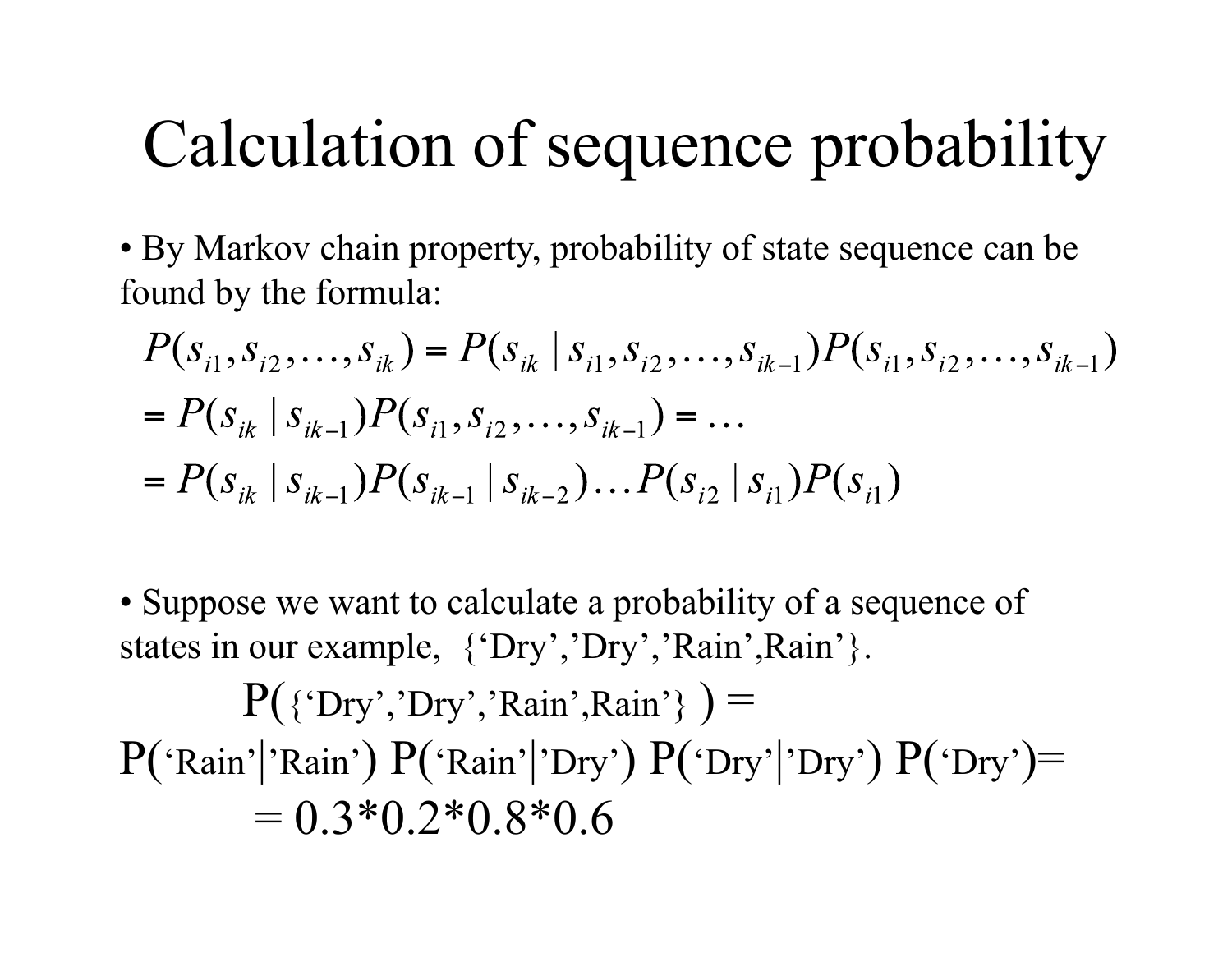### Hidden Markov models.

• Set of states:  $\{S_1, S_2, \ldots, S_N\}$ 

•Process moves from one state to another generating a sequence of states :  $S_{i1}, S_{i2}, \ldots, S_{ik}, \ldots$ 

• Markov chain property: probability of each subsequent state depends only on what was the previous state:

$$
P(s_{ik} \mid s_{i1}, s_{i2}, \ldots, s_{ik-1}) = P(s_{ik} \mid s_{ik-1})
$$

• States are not visible, but each state randomly generates one of M observations (or visible states)  $\{v_1, v_2, ..., v_M\}$ 

• To define hidden Markov model, the following probabilities € have to be specified: matrix of transition probabilities  $A=(a_{ii})$ ,  $a_{ii} = P(s_i | s_i)$ , matrix of observation probabilities  $B=(b_i(v_m))$ ,  $b_i(v_m) = P(v_m | s_i)$  and a vector of initial probabilities  $\pi = (\pi_i)$ ,  $\pi_i = P(s_i)$ . Model is represented by  $M=(A, B, \pi)$ .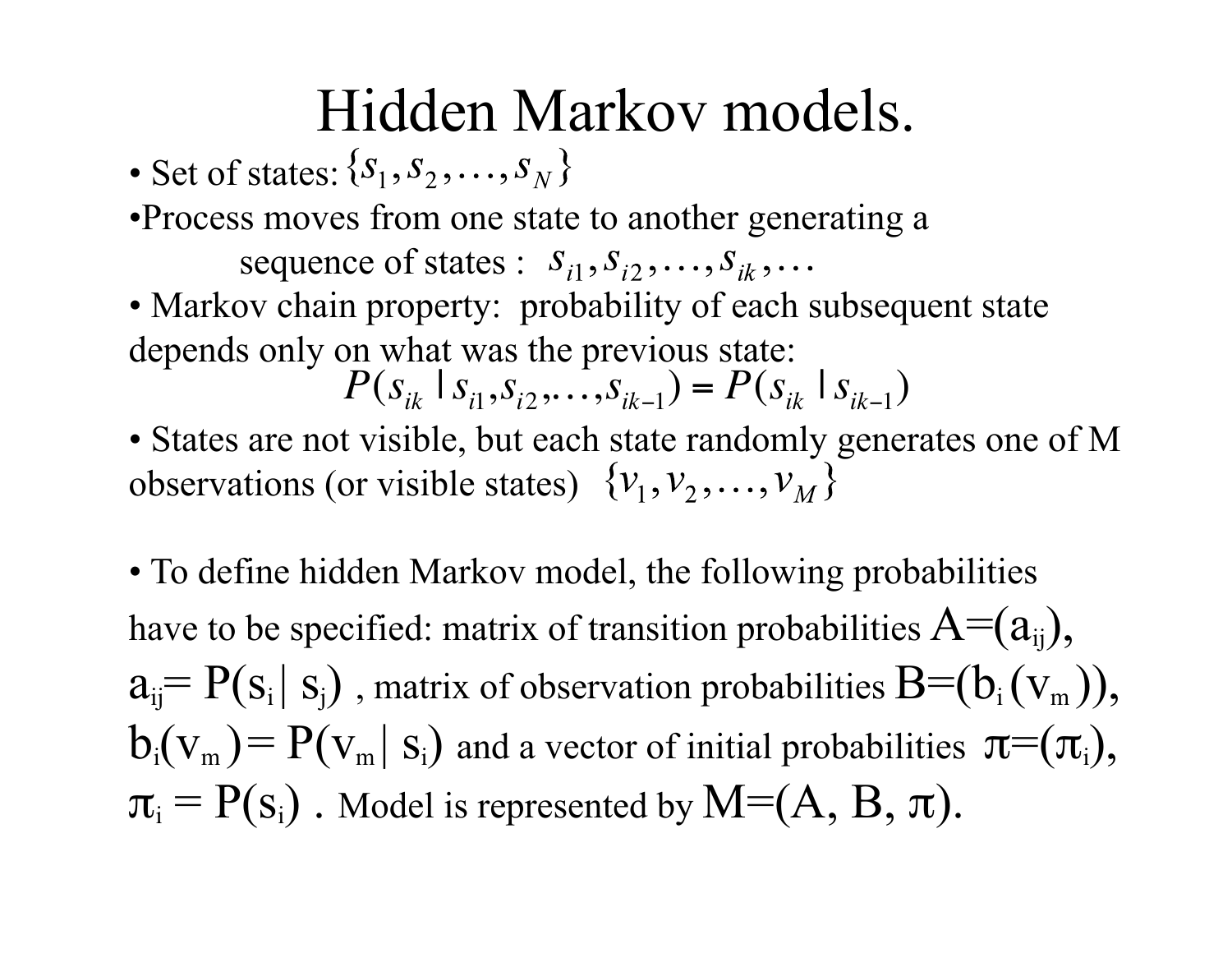#### Example of Hidden Markov Model

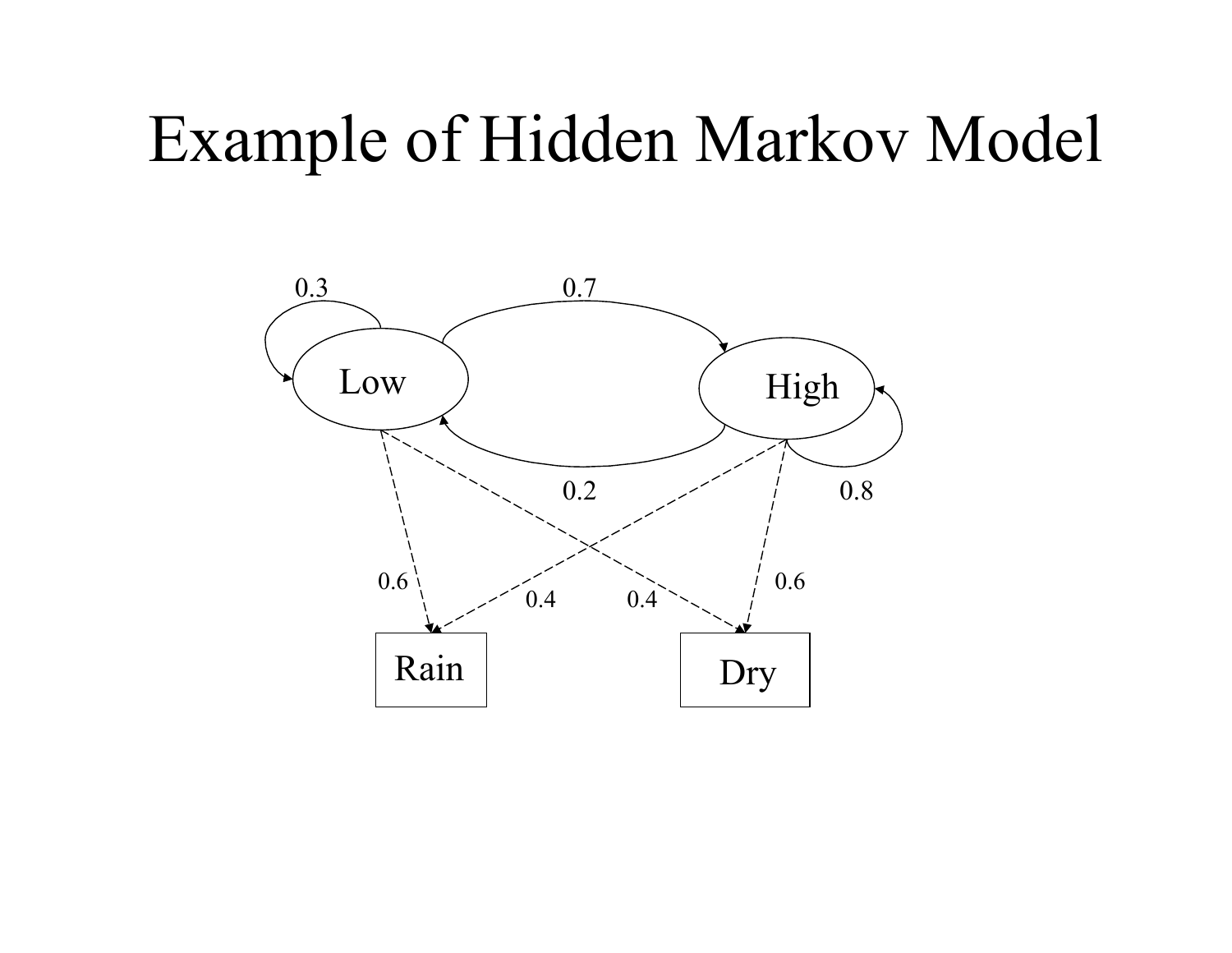## Example of Hidden Markov Model

- Two states : 'Low' and 'High' atmospheric pressure.
- Two observations : 'Rain' and 'Dry'.
- Transition probabilities:  $P("Low" | "Low")=0.3$ ,  $P("High"|'Low")=0.7, P("Low"|'High")=0.2,$  $P('High'']'High')=0.8$
- Observation probabilities :  $P("Rain']'Low')=0.6$ ,  $P("Dry}| "Low">=0.4 , P("Rain" | "High")=0.4 ,$  $P("Dry" | "High")=0.3$ .
- Initial probabilities: say  $P("Low")=0.4$ ,  $P("High")=0.6$ .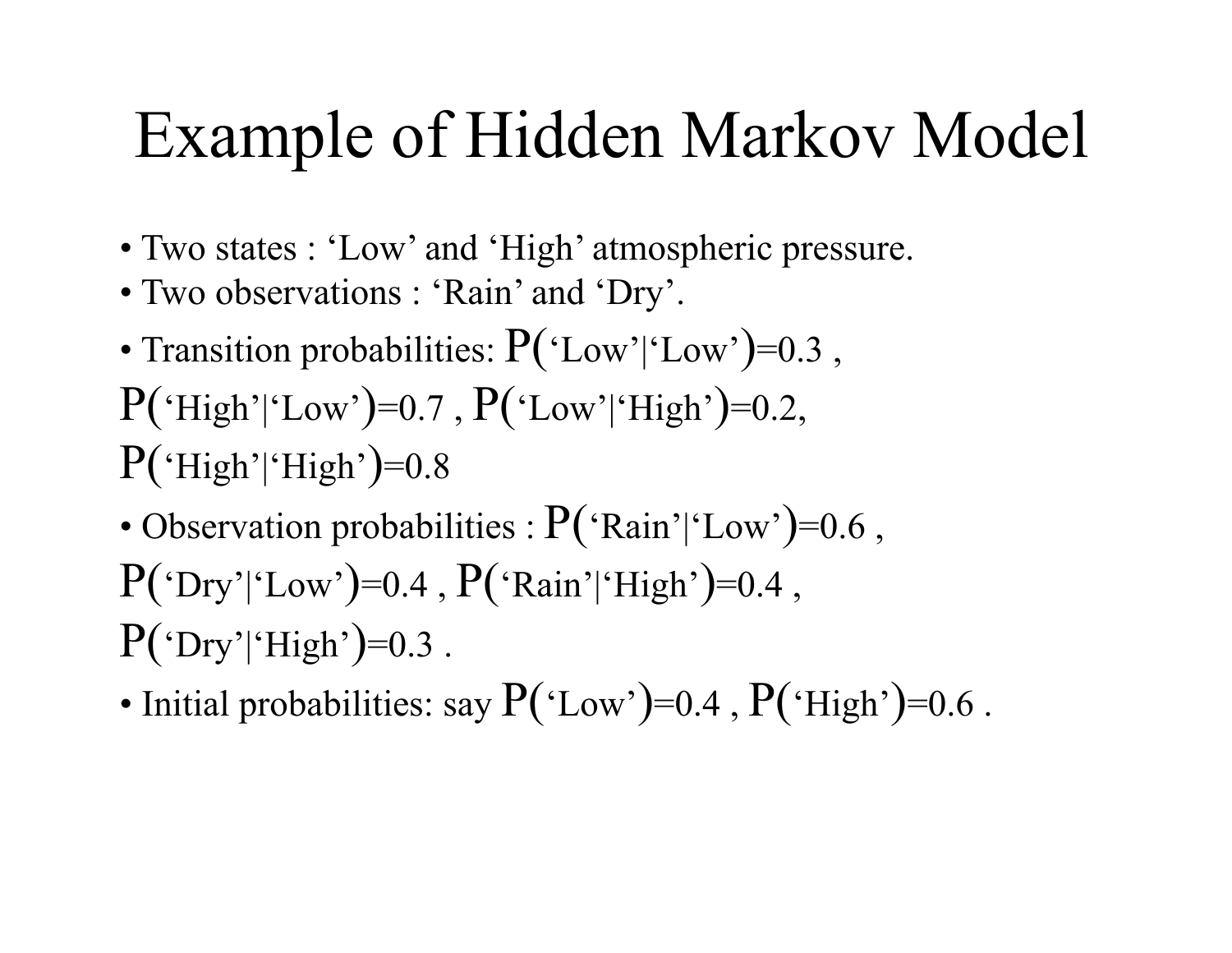#### **Calculation of observation sequence probability**

•Suppose we want to calculate a probability of a sequence of observations in our example, {'Dry','Rain'}. •Consider all possible hidden state sequences:  $P({^{\{'}\text{Dry'}}, 'Rain'} ) = P({^{\{'}\text{Dry'}}, 'Rain'} , {^{\{'}\text{Low'}}, 'Low'} ) +$  $P({'i\text{Dry}}, 'Rain'}, {'Low'}, 'High') + P({'i\text{ Dry'}, 'Rain'}$ ,  ${\text{``High', 'Low'}}$  +  $P({^{\{^\prime}\text{Dry', 'Rain'}}}, {\text{``High', 'High'}}})$ 

where first term is :  $P({^{\{'}\text{Dry'}}, 'Rain'} , {^{\{'}\text{Low'}}, 'Low'}\}) =$  $P({$  {'Dry','Rain'} | {'Low','Low'})  $P({$  {'Low','Low'}) =  $P('Dry')'Low')P('Rain')'Low') P('Low')P('Low')'Low'$  $= 0.4*0.4*0.6*0.4*0.3$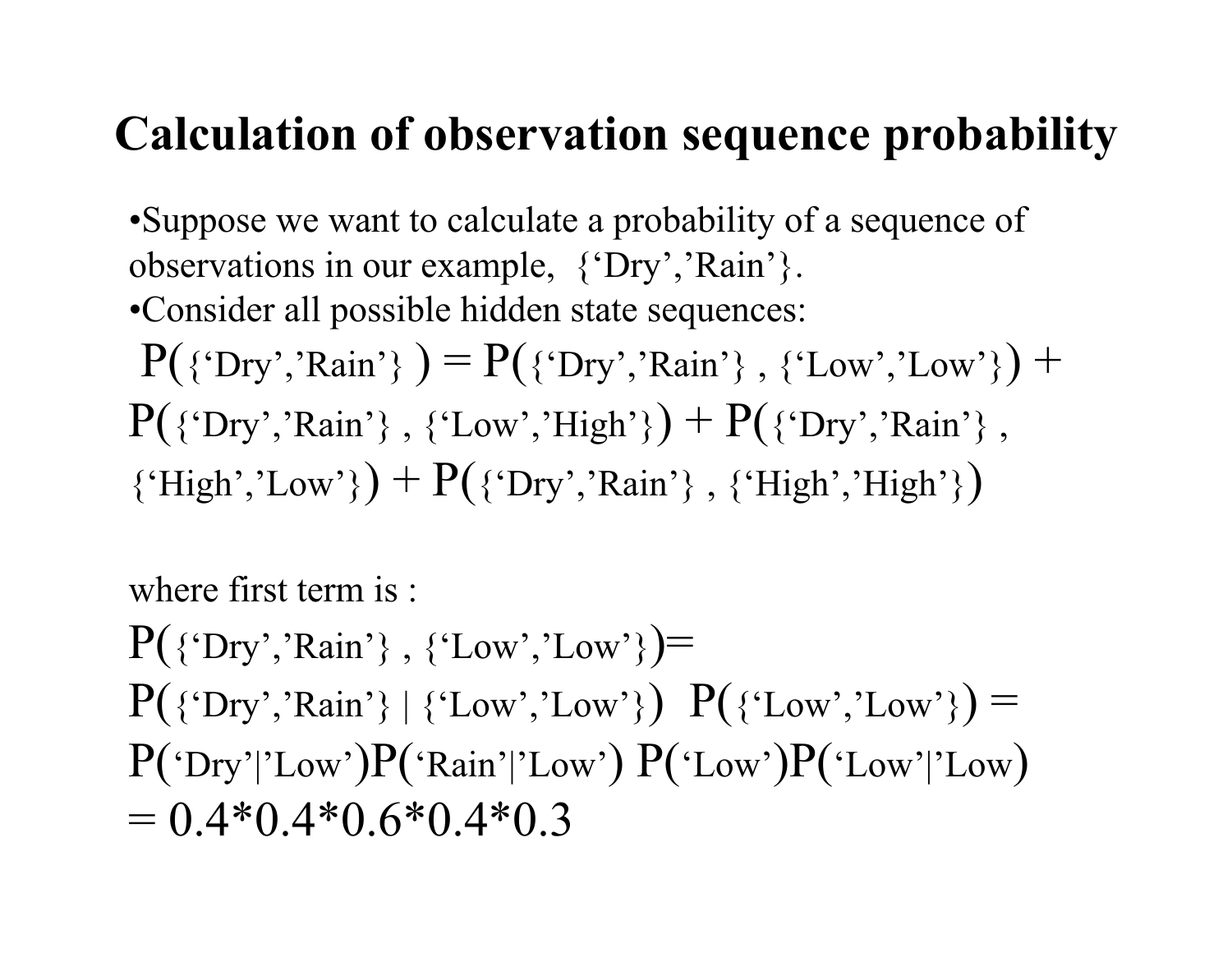#### Main issues using HMMs :

**Evaluation problem.** Given the HMM  $M=(A, B, \pi)$  and the observation sequence  $O = O_1 O_2 ... O_K$ , calculate the probability that model  $M$  has generated sequence  $O$ .

- Decoding problem. Given the HMM  $M=(A, B, \pi)$  and the observation sequence  $O = O_1 O_2 ... O_K$ , calculate the most likely sequence of hidden states  $S_i$  that produced this observation sequence  $\Omega$
- Learning problem. Given some training observation sequences  $O = O_1 O_2 ... O_K$  and general structure of HMM (numbers of hidden and visible states), determine HMM parameters  $M=(A, B, \pi)$ that best fit training data.

 $O = O_1...O_K$  denotes a sequence of observations  $O_k \subset \{V_1,...,V_m\}$ .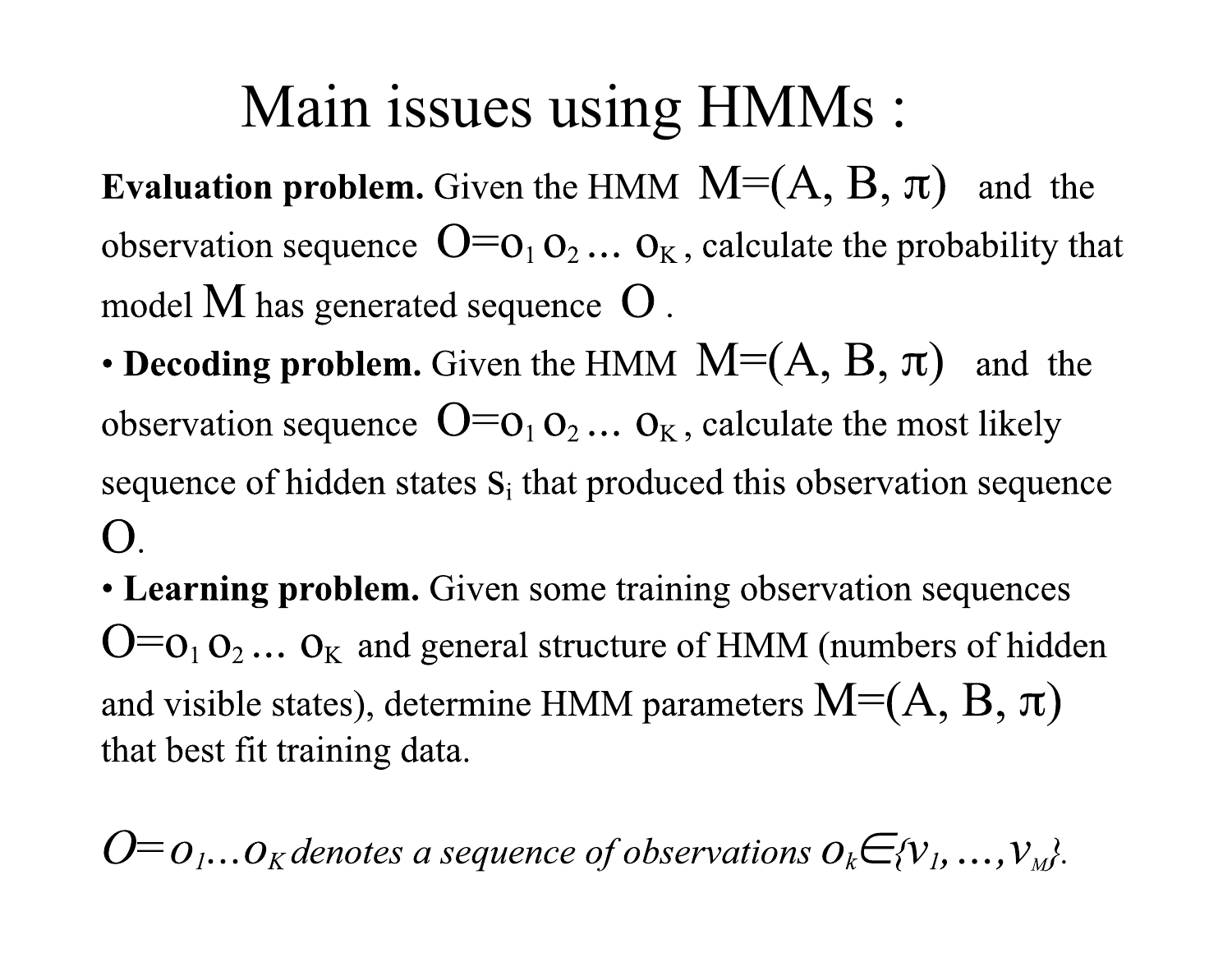## Word recognition example(1).

• Typed word recognition, assume all characters are separated.



• Character recognizer outputs probability of the image being particular character, P(image|character).

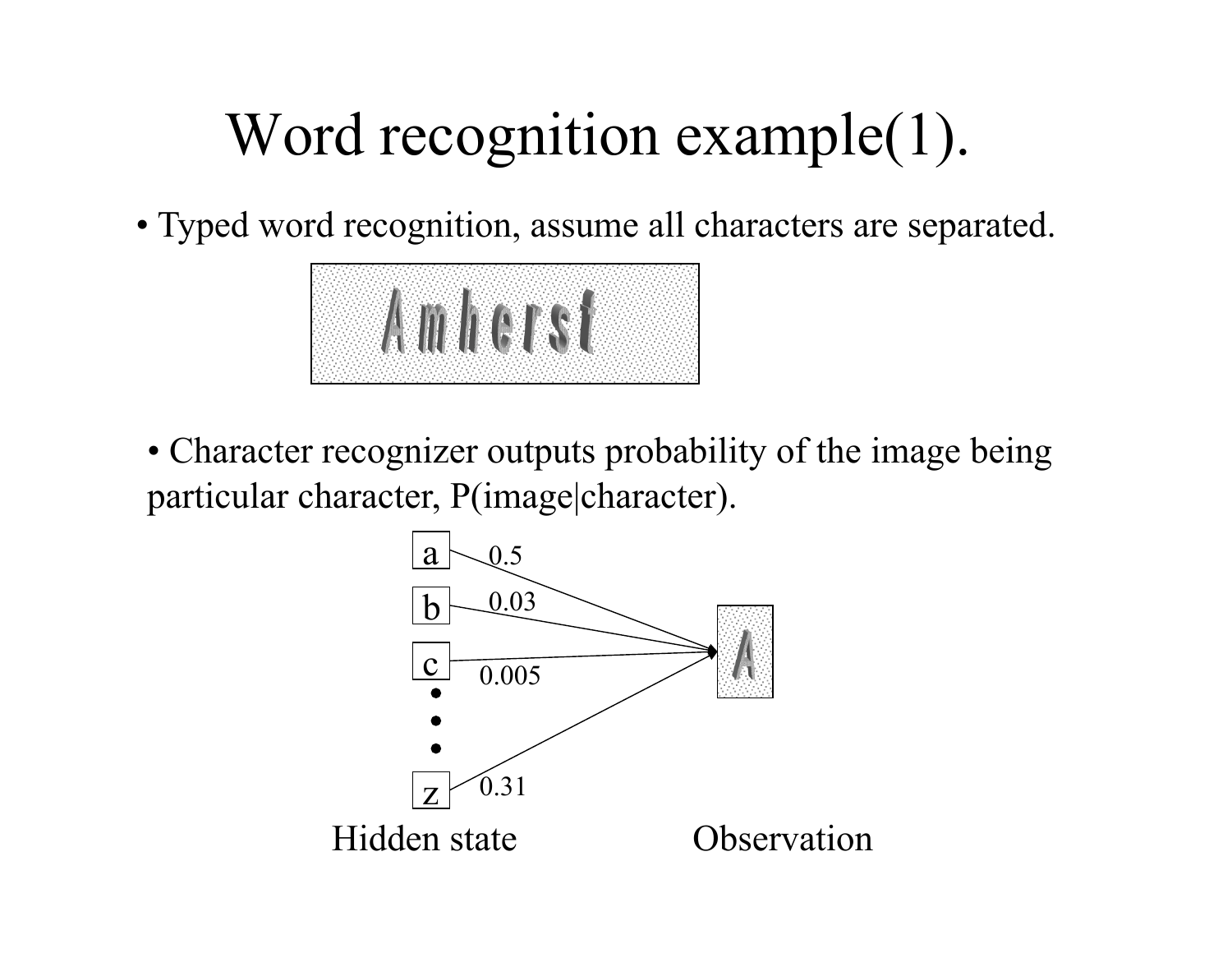### Word recognition example(2).

- Hidden states of HMM = characters.
- Observations = typed images of characters segmented from the image  $V_{\alpha}$ . Note that there is an infinite number of observations
- Observation probabilities = character recognizer scores.  $B = (b_i(v_\alpha)) = (P(v_\alpha | s_i))$

•Transition probabilities will be defined differently in two subsequent models.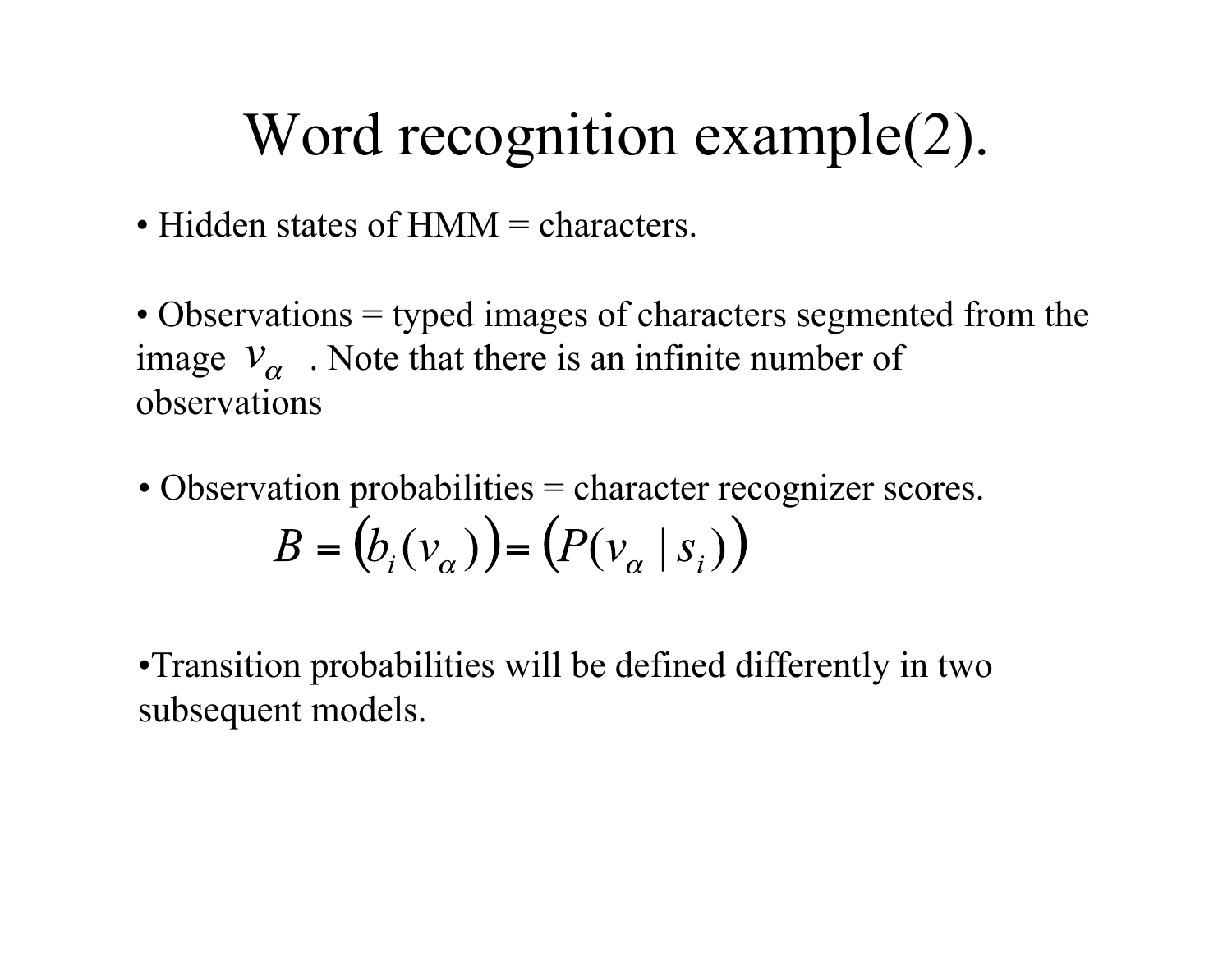## Word recognition example(3).

• If lexicon is given, we can construct separate HMM models for each lexicon word.



• Here recognition of word image is equivalent to the problem of evaluating few HMM models.

•This is an application of **Evaluation problem.**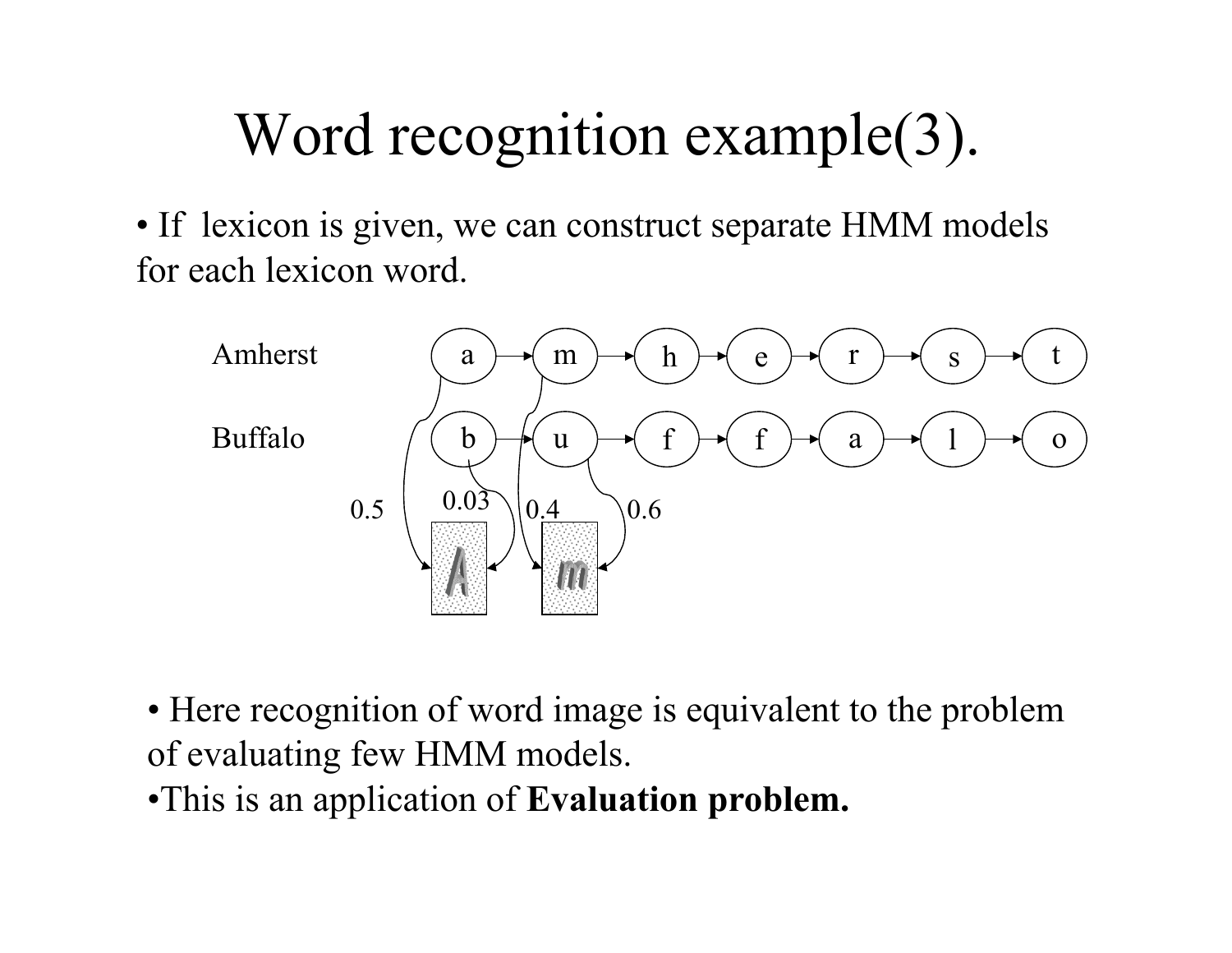## Word recognition example(4).

- We can construct a single HMM for all words.
- Hidden states = all characters in the alphabet.
- Transition probabilities and initial probabilities are calculated from language model.
- Observations and observation probabilities are as before.



- Here we have to determine the best sequence of hidden states, the one that most likely produced word image.
- This is an application of **Decoding problem.**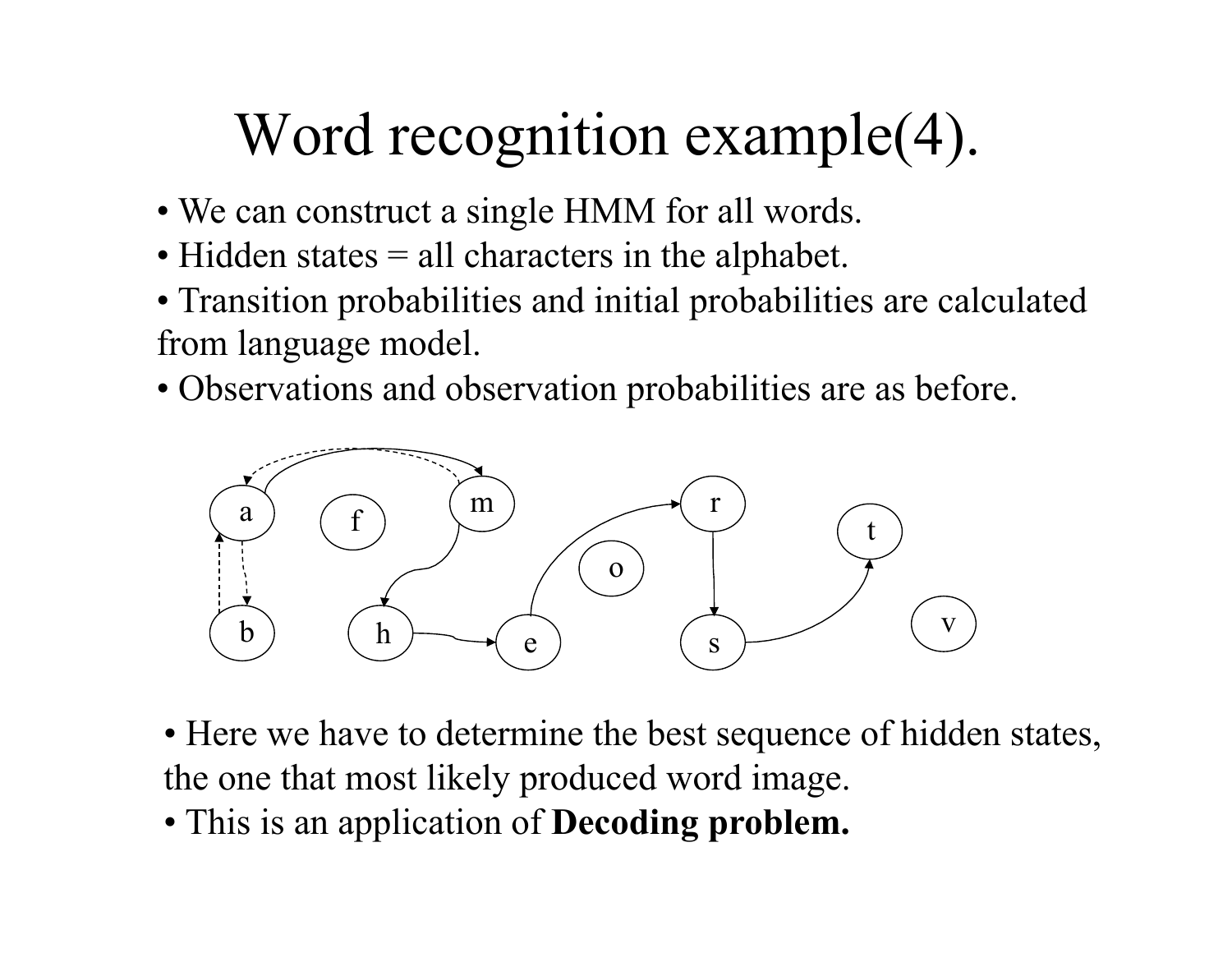### Character recognition with HMM example.

• The structure of hidden states is chosen.



• Observations are feature vectors extracted from vertical slices.



- Probabilistic mapping from hidden state to feature vectors:
	- 1. use mixture of Gaussian models
	- 2. Quantize feature vector space.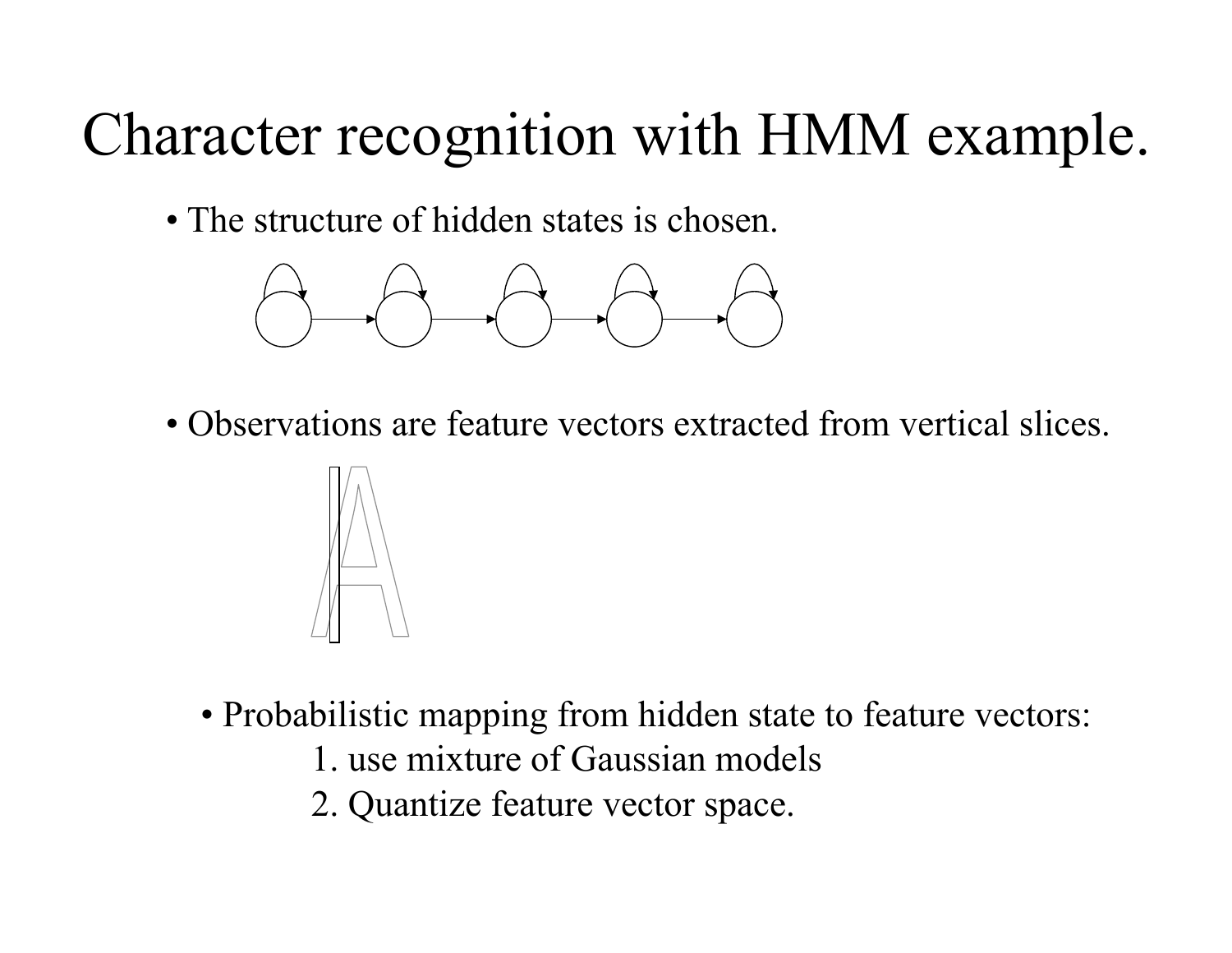#### Exercise: character recognition with HMM(1)

• The structure of hidden states:



• Observation = number of islands in the vertical slice. •HMM for character 'A' :

Transition probabilities:  ${a_{ij}}$ = Observation probabilities:  ${b_{jk}}$ =  $( .8 \t .2 \t 0 )$  $\begin{array}{|c|c|c|c|c|} \hline 0 & .8 & .2 \end{array}$  $(0 \t0 \t1)$  $( .9 \t1 \t0 )$  $\vert .1 \t .8 \t .1 \vert$  $( .9 \t1 \t0 )$ 

•HMM for character 'B' :

transition probabilities: 
$$
{a_{ij}} = \begin{pmatrix} .8 & .2 & 0 \\ 0 & .8 & .2 \\ 0 & 0 & 1 \end{pmatrix}
$$

\nObservation probabilities:  ${b_{jk}} = \begin{pmatrix} .9 & .1 & 0 \\ 0 & .2 & .8 \\ .6 & .4 & 0 \end{pmatrix}$ 

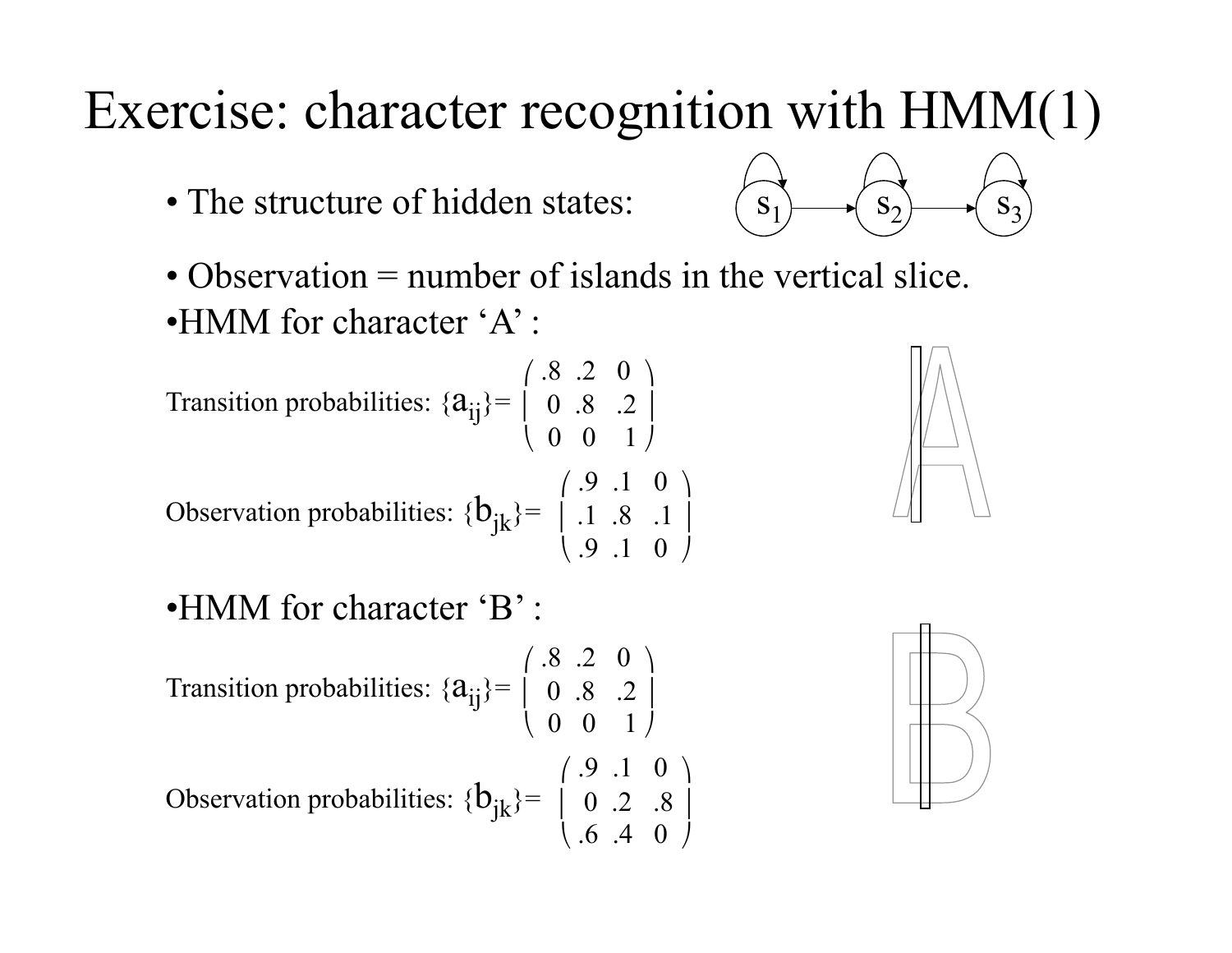#### Exercise: character recognition with HMM(2)

- Suppose that after character image segmentation the following sequence of island numbers in 4 slices was observed:  $\{1, 3, 2, 1\}$
- What HMM is more likely to generate this observation sequence , HMM for 'A' or HMM for 'B' ?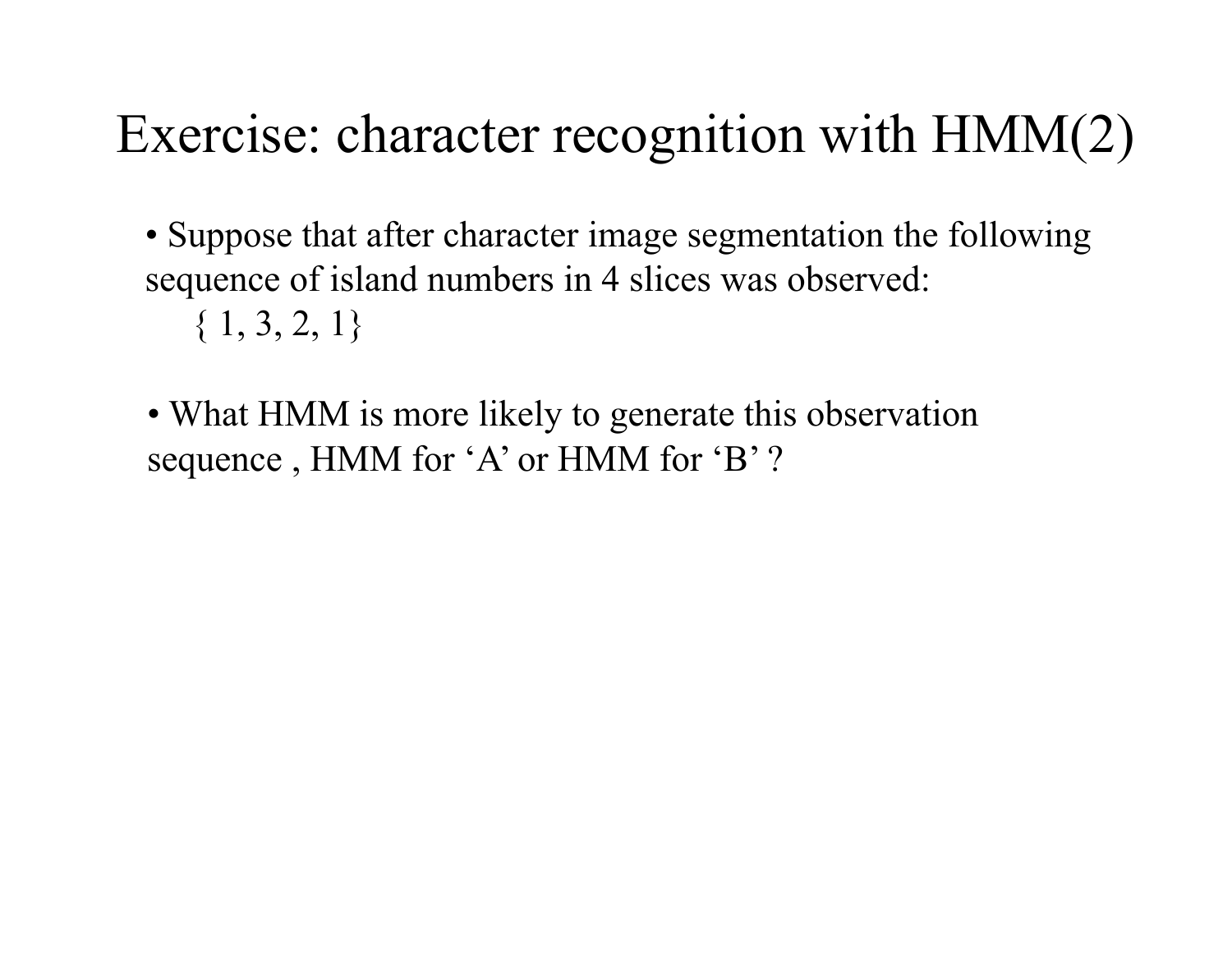#### Exercise: character recognition with HMM(3)

 Consider likelihood of generating given observation for each possible sequence of hidden states:

• HMM for character 'A':

| Hidden state sequence                                 | Transition probabilities | Observation probabilities         |
|-------------------------------------------------------|--------------------------|-----------------------------------|
| $S_1 \rightarrow S_1 \rightarrow S_2 \rightarrow S_3$ | $.8 * .2 * .2$           | * $9 * 0 * 8 * 9 = 0$             |
| $S_1 \rightarrow S_2 \rightarrow S_2 \rightarrow S_3$ | $.2 * .8 * .2$           | * $.9 * .1 * .8 * .9 = 0.0020736$ |
| $S_1 \rightarrow S_2 \rightarrow S_3 \rightarrow S_3$ | $.2 * .2 * 1$            | * $.9 * .1 * .1 * .9 = 0.000324$  |
|                                                       |                          | Total = $0.0023976$               |

• HMM for character 'B':

| Hidden state sequence                                 | Transition probabilities | Observation probabilities         |
|-------------------------------------------------------|--------------------------|-----------------------------------|
| $S_1 \rightarrow S_1 \rightarrow S_2 \rightarrow S_3$ | $.8 * .2 * .2$           | * $.9 * 0 * .2 * .6 = 0$          |
| $S_1 \rightarrow S_2 \rightarrow S_2 \rightarrow S_3$ | $.2 * .8 * .2$           | * $.9 * .8 * .2 * .6 = 0.0027648$ |
| $S_1 \rightarrow S_2 \rightarrow S_3 \rightarrow S_3$ | $.2 * .2 * 1$            | * $.9 * .8 * .4 * .6 = 0.006912$  |
|                                                       |                          | Total = $0.0096768$               |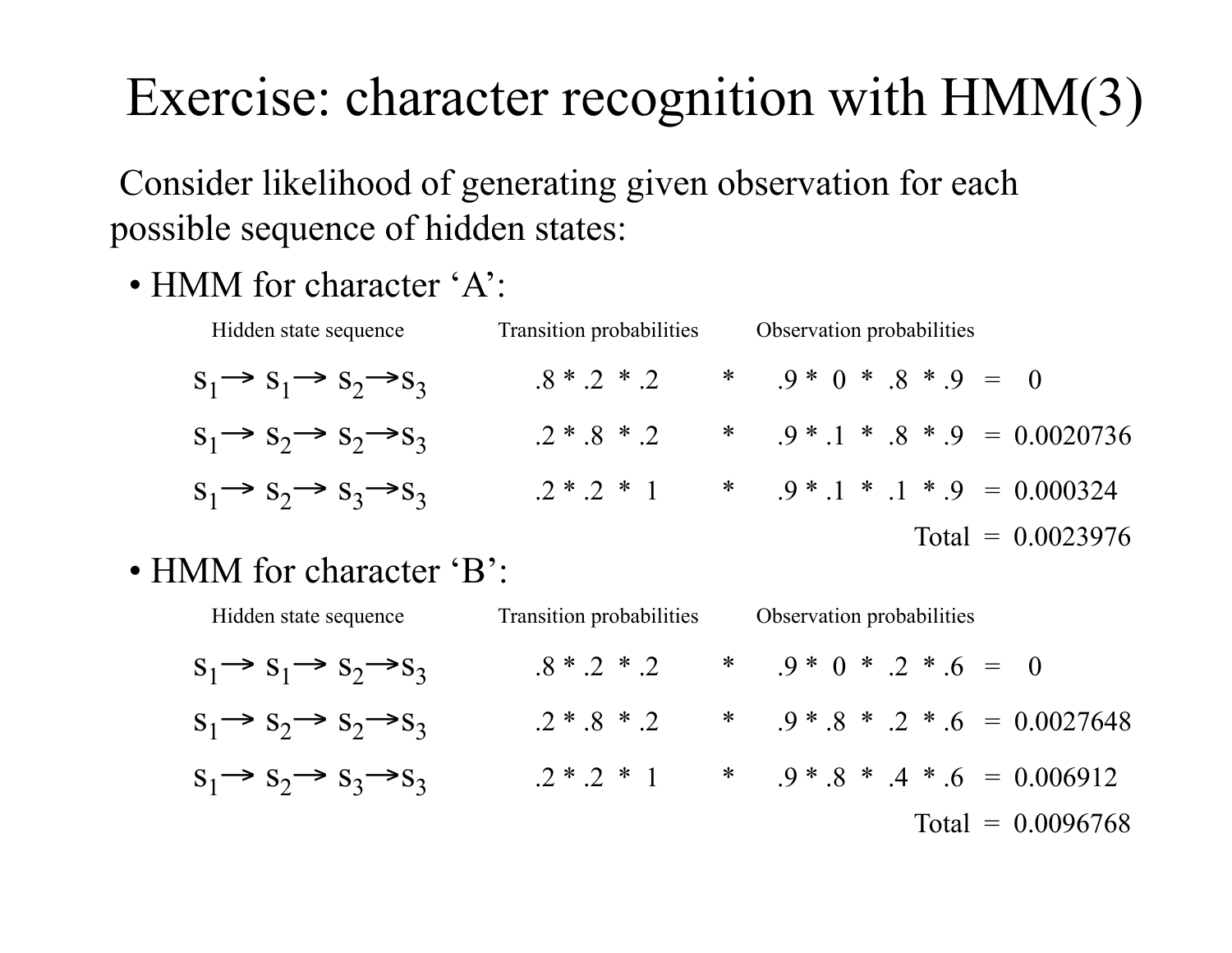## Evaluation Problem.

•**Evaluation problem.** Given the HMM  $M=(A, B, \pi)$  and the observation sequence  $O = O_1 O_2 ... O_K$ , calculate the probability that model M has generated sequence O .

• Trying to find probability of observations  $O = O_1 O_2 ... O_K$  by means of considering all hidden state sequences (as was done in example) is impractical:

 $N<sup>K</sup>$  hidden state sequences - exponential complexity.

• Use **Forward-Backward HMM algorithms** for efficient calculations.

• Define the forward variable  $\alpha_k(i)$  as the joint probability of the partial observation sequence  $O_1 O_2 \dots O_k$  and that the hidden state at time k is  $S_i$ :  $\alpha_k(i) = P(o_1 o_2 ... o_k q_k = s_i)$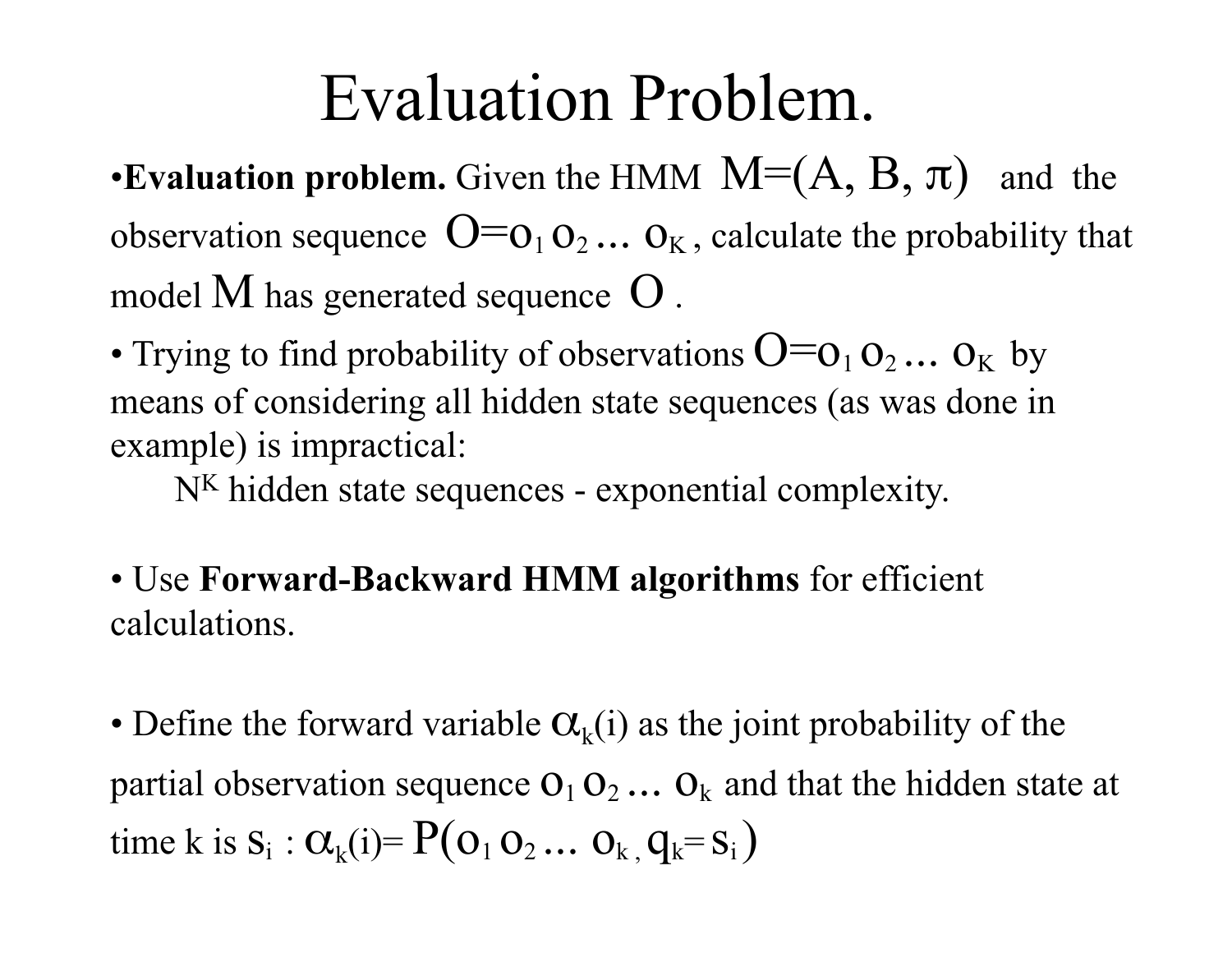#### Trellis representation of an HMM

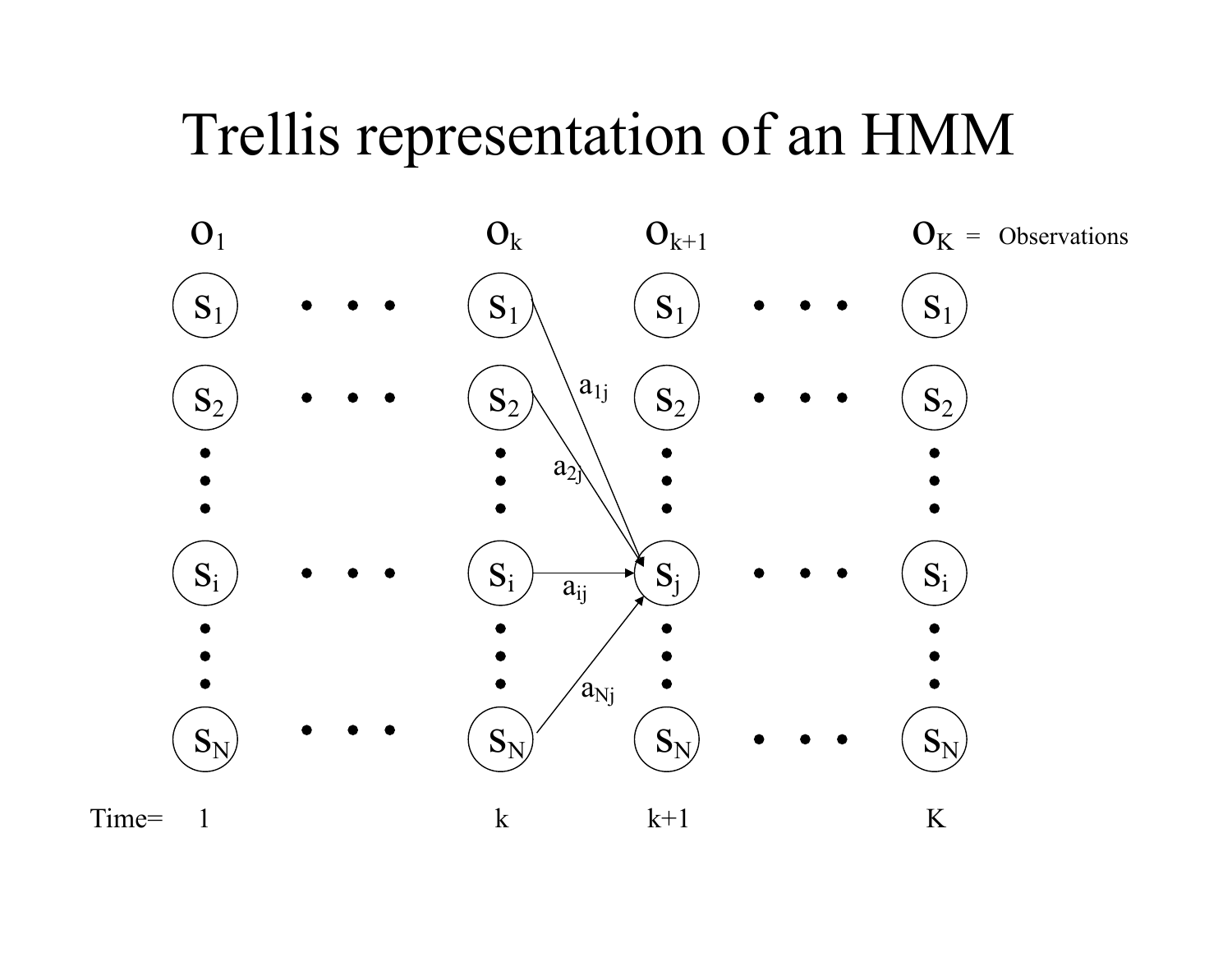#### Forward recursion for HMM

• Initialization:

$$
\alpha_{\scriptscriptstyle 1}(i) \!\!= P(o_{\scriptscriptstyle 1}\,, q_{\scriptscriptstyle 1} \!\!=\! s_{\scriptscriptstyle i}) = \! \pi_{\scriptscriptstyle i}\; b_{\scriptscriptstyle i}(o_{\scriptscriptstyle 1})\;,\; 1 \!\!<\!\! = \!\! i \!\!<\!\! -N.
$$

• Forward recursion:

$$
\alpha_{k+1}(i) = P(o_1 o_2 ... o_{k+1}, q_{k+1} = s_j) =
$$
\n
$$
\sum_{i} P(o_1 o_2 ... o_{k+1}, q_k = s_i, q_{k+1} = s_j) =
$$
\n
$$
\sum_{i} P(o_1 o_2 ... o_k, q_k = s_i) a_{ij} b_j(o_{k+1}) =
$$
\n
$$
[\sum_{i} \alpha_k(i) a_{ij}] b_j(o_{k+1}), \quad 1 \le j \le N, 1 \le k \le K-1.
$$
\n
$$
\sum_{i} \sum_{i} \alpha_i(b) a_{ij} b_j(o_{k+1}) =
$$

• Termination:

$$
P(o_1 o_2 \ldots o_K) = \Sigma_i \; P(o_1 o_2 \ldots o_K, q_K = s_i) = \Sigma_i \; \alpha_K(i)
$$

• Complexity :

N<sup>2</sup>K operations.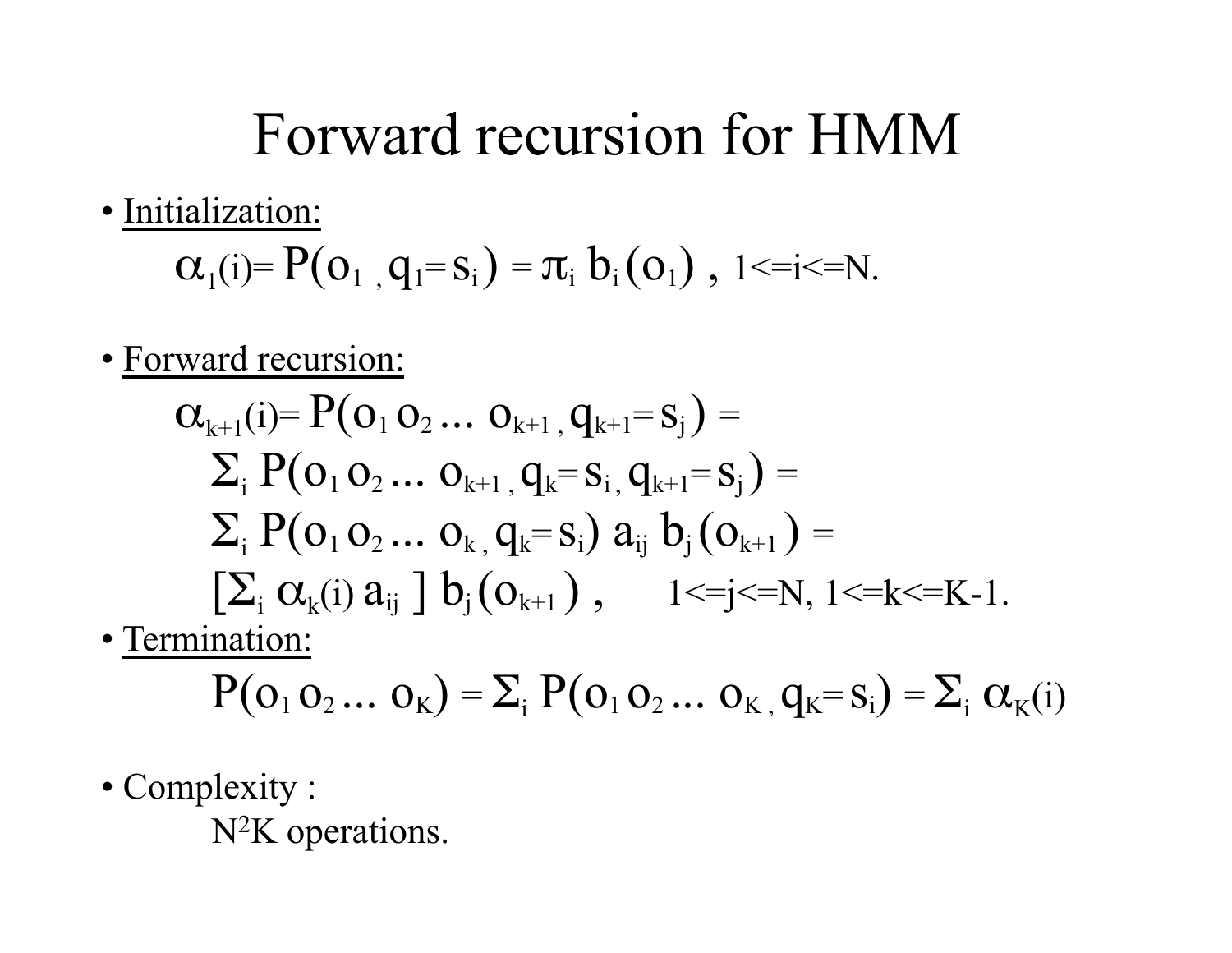#### Backward recursion for HMM

• Define the forward variable  $\beta_k(i)$  as the joint probability of the partial observation sequence  $O_{k+1} O_{k+2} \dots O_K$  given that the hidden state at time k is  $S_i$ :  $\beta_k(i) = P(O_{k+1} O_{k+2} \dots O_K | q_k = S_i)$ 

• Initialization:

$$
\beta_K(i)=1 \quad , \; 1\leq i\leq N.
$$

• Backward recursion:

$$
\beta_{k}(j) = P(o_{k+1} o_{k+2} \dots o_{K} | q_{k} = s_{j}) =
$$
\n
$$
\sum_{i} P(o_{k+1} o_{k+2} \dots o_{K} | q_{k+1} = s_{i} | q_{k} = s_{j}) =
$$
\n
$$
\sum_{i} P(o_{k+2} o_{k+3} \dots o_{K} | q_{k+1} = s_{i}) a_{ji} b_{i} (o_{k+1}) =
$$
\n
$$
\sum_{i} \beta_{k+1}(i) a_{ji} b_{i} (o_{k+1}), \qquad 1 \leq j \leq N, 1 \leq k \leq K-1.
$$

• Termination:

$$
P(o_1 o_2 ... o_K) = \sum_i P(o_1 o_2 ... o_K, q_1 = s_i) =
$$
  
 
$$
\sum_i P(o_1 o_2 ... o_K | q_1 = s_i) P(q_1 = s_i) = \sum_i \beta_1(i) b_i(o_1) \pi_i
$$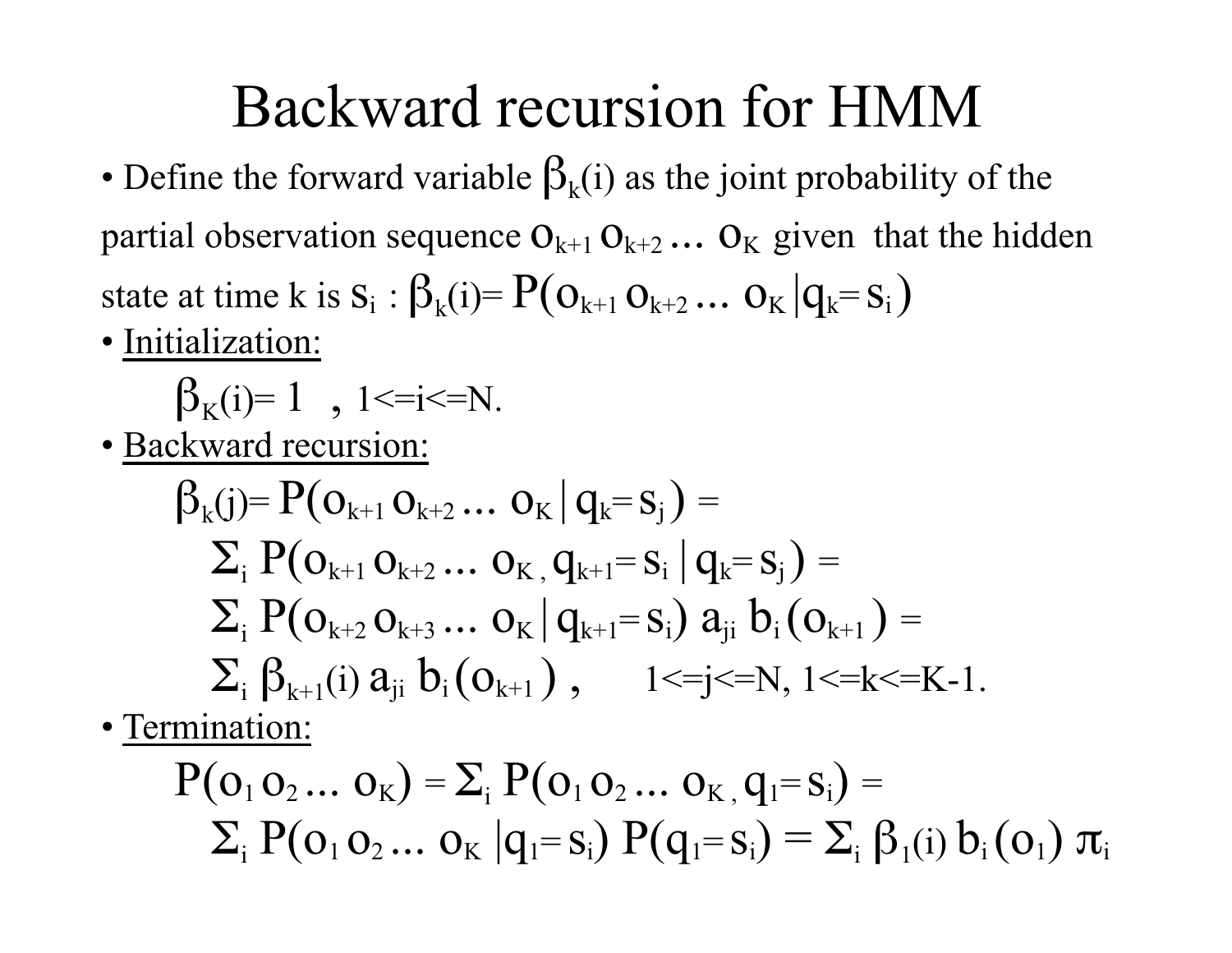# Decoding problem

•**Decoding problem.** Given the HMM  $M=(A, B, \pi)$  and the observation sequence  $O = O_1 O_2 ... O_K$ , calculate the most likely sequence of hidden states  $S_i$  that produced this observation sequence. • We want to find the state sequence  $Q = q_1 \dots q_K$  which maximizes  $P(Q | o_1 o_2 ... o_K)$ , or equivalently  $P(Q, o_1 o_2 ... o_K)$ .

• Brute force consideration of all paths takes exponential time. Use efficient **Viterbi algorithm** instead.

• Define variable  $\delta_k(i)$  as the maximum probability of producing observation sequence  $O_1 O_2 \dots O_k$  when moving along any hidden state sequence  $q_1 \dots q_{k-1}$  and getting into  $q_k = s_i$ .

$$
\delta_k(i) = \max P(q_1 \dots q_{k-1}, q_k = s_i, o_1 o_2 \dots o_k)
$$

where max is taken over all possible paths  $q_1 \dots q_{k-1}$ .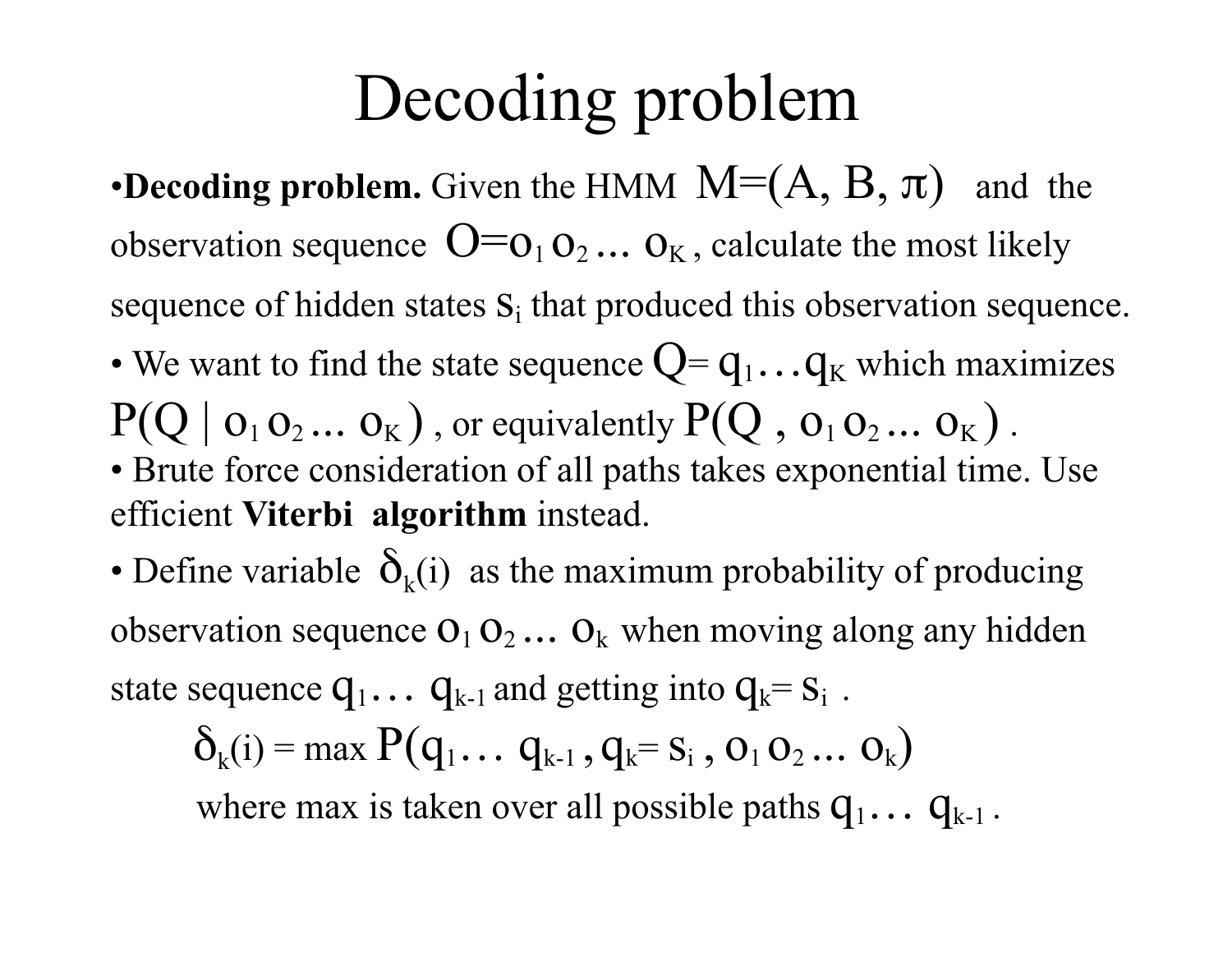## Viterbi algorithm (1)

• General idea:

if best path ending in  $q_k = s_i$  goes through  $q_{k-1} = s_i$  then it should coincide with best path ending in  $q_{k-1} = s_i$ .



•  $\delta_k(i)$  = max  $P(q_1... q_{k-1}, q_k = s_j, o_1 o_2 ... o_k)$  =  $\max_i [ a_{ij} b_j(o_k) \text{ max } P(q_1... q_{k-1}=s_i, o_1 o_2... o_{k-1}) ]$ 

• To backtrack best path keep info that predecessor of  $S_i$  was  $S_i$ .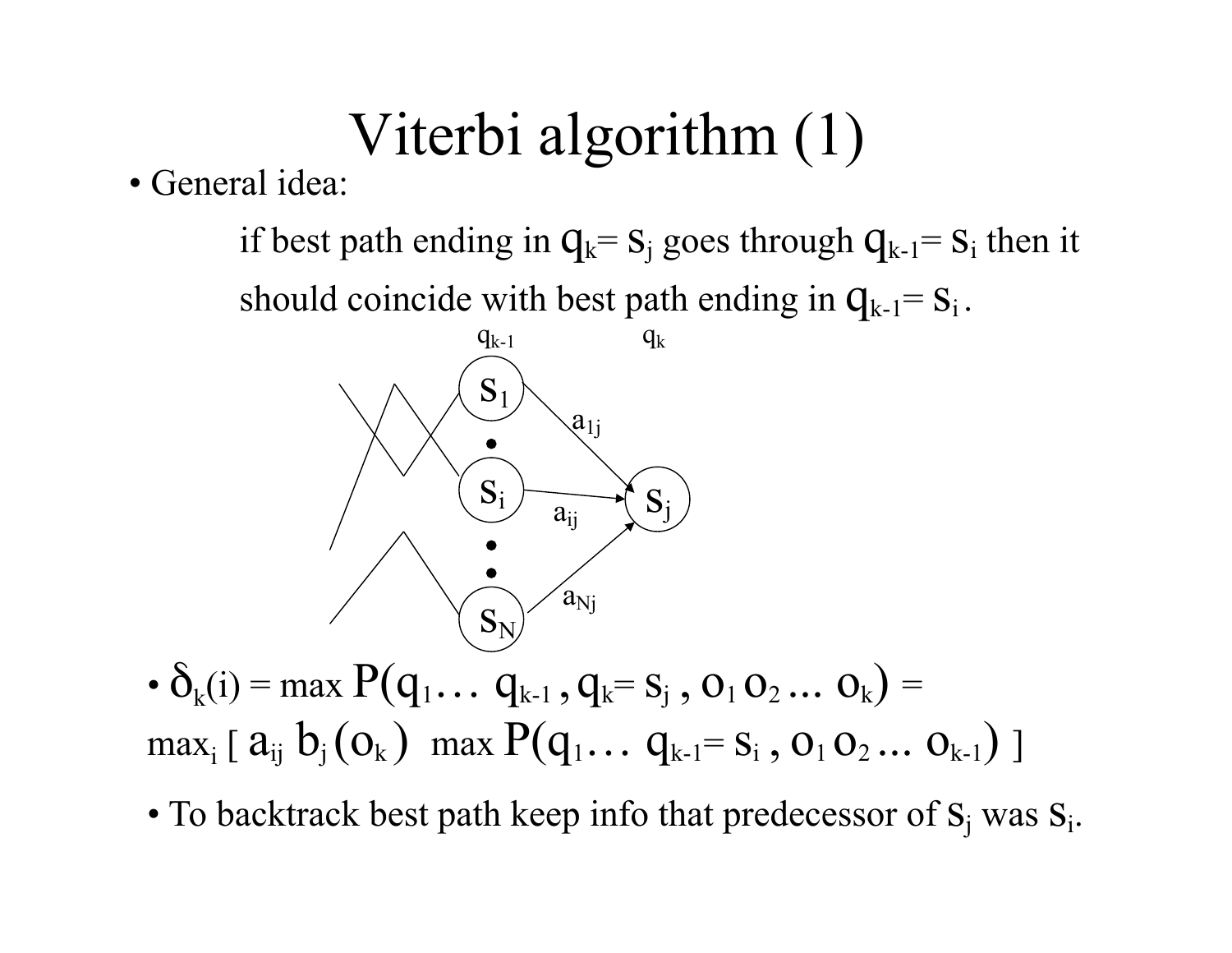## Viterbi algorithm (2)

• Initialization:

 $\delta_1(i) = \max P(q_1 = s_i, o_1) = \pi_i b_i(o_1)$ , 1<=i<=N. •Forward recursion:

 $\delta_k(i) = \max P(q_1 \dots q_{k-1}, q_k = S_i, o_1 o_2 \dots o_k) =$  $max_i [ a_{ij} b_j(o_k)$  max  $P(q_1... q_{k-1}=s_i, o_1 o_2... o_{k-1}) ] =$  $\max_i [a_{ij} b_j(o_k) \delta_{k-1}(i)]$ , 1<=j<=N, 2<=k<=K.

•Termination: choose best path ending at time K  $max_i [\delta_{K}(i)]$ 

• Backtrack best path.

 *This algorithm is similar to the forward recursion of evaluation problem, with* Σ *replaced by max and additional backtracking.*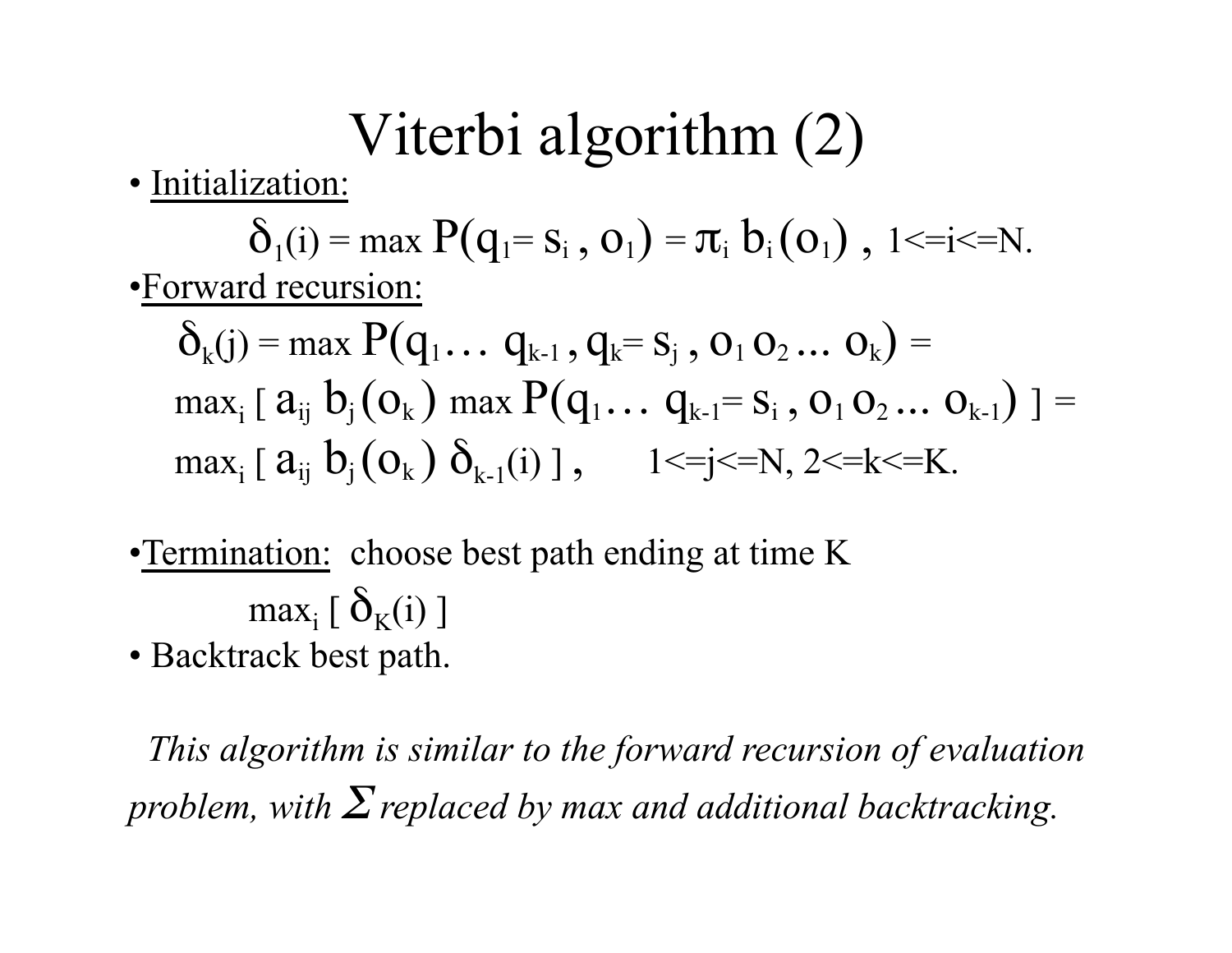# Learning problem (1)

•**Learning problem.** Given some training observation sequences  $O=O_1 O_2 \ldots O_K$  and general structure of HMM (numbers of hidden and visible states), determine HMM parameters  $M= (A, A)$  $B, \pi$ ) that best fit training data, that is maximizes  $P(O | M)$ .

- There is no algorithm producing optimal parameter values.
- Use iterative expectation-maximization algorithm to find local maximum of P(O |M) - **Baum-Welch algorithm.**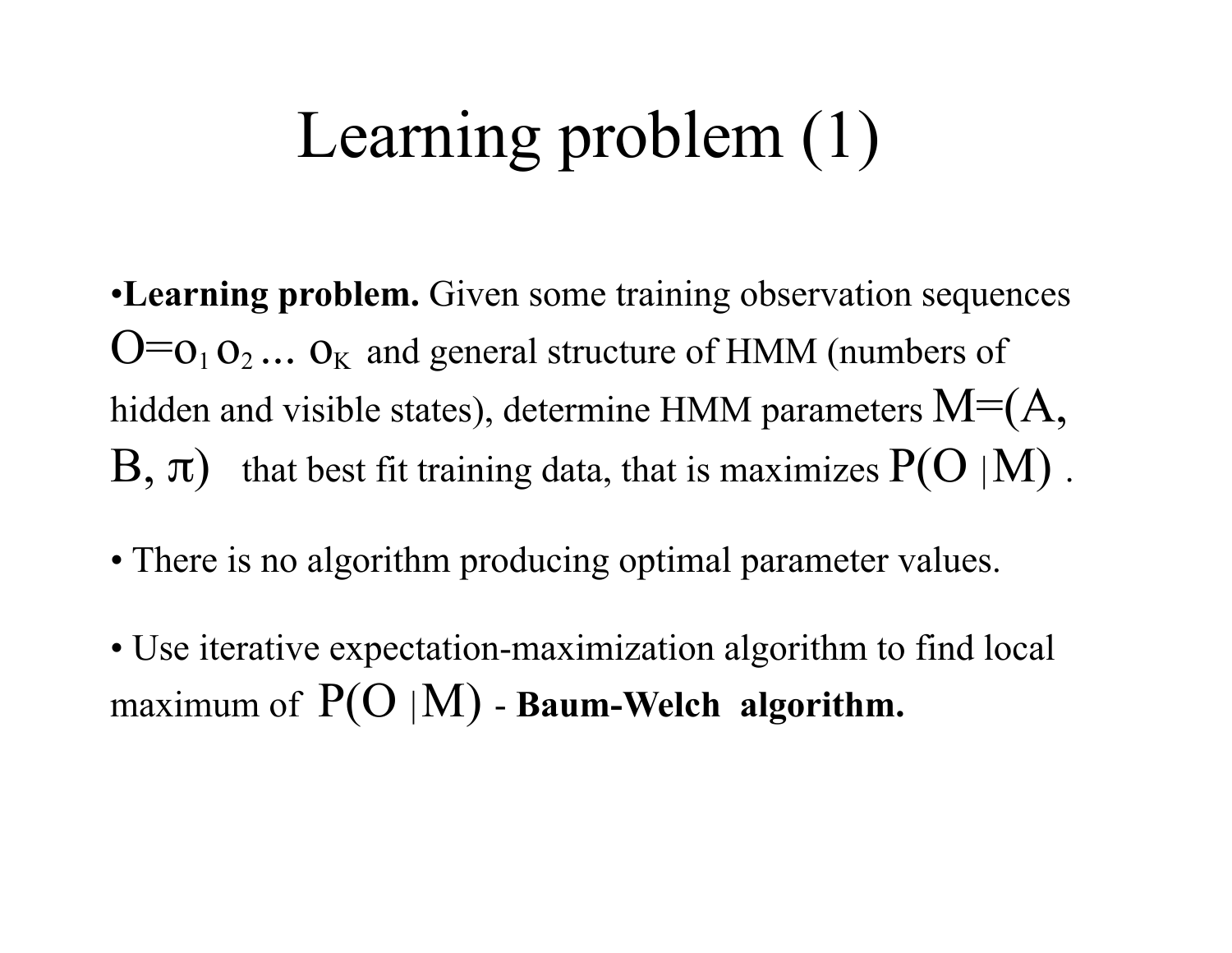# Learning problem (2)

• If training data has information about sequence of hidden states (as in word recognition example), then use maximum likelihood estimation of parameters:

 $a_{ij} = P(s_i | s_j) =$ Number of transitions from state  $S_i$  to state  $S_i$ Number of transitions out of state  $S_j$ 

 $b_i(v_m) = P(v_m | s_i) =$ Number of times observation  $V_m$  occurs in state  $S_i$ Number of times in state  $S_i$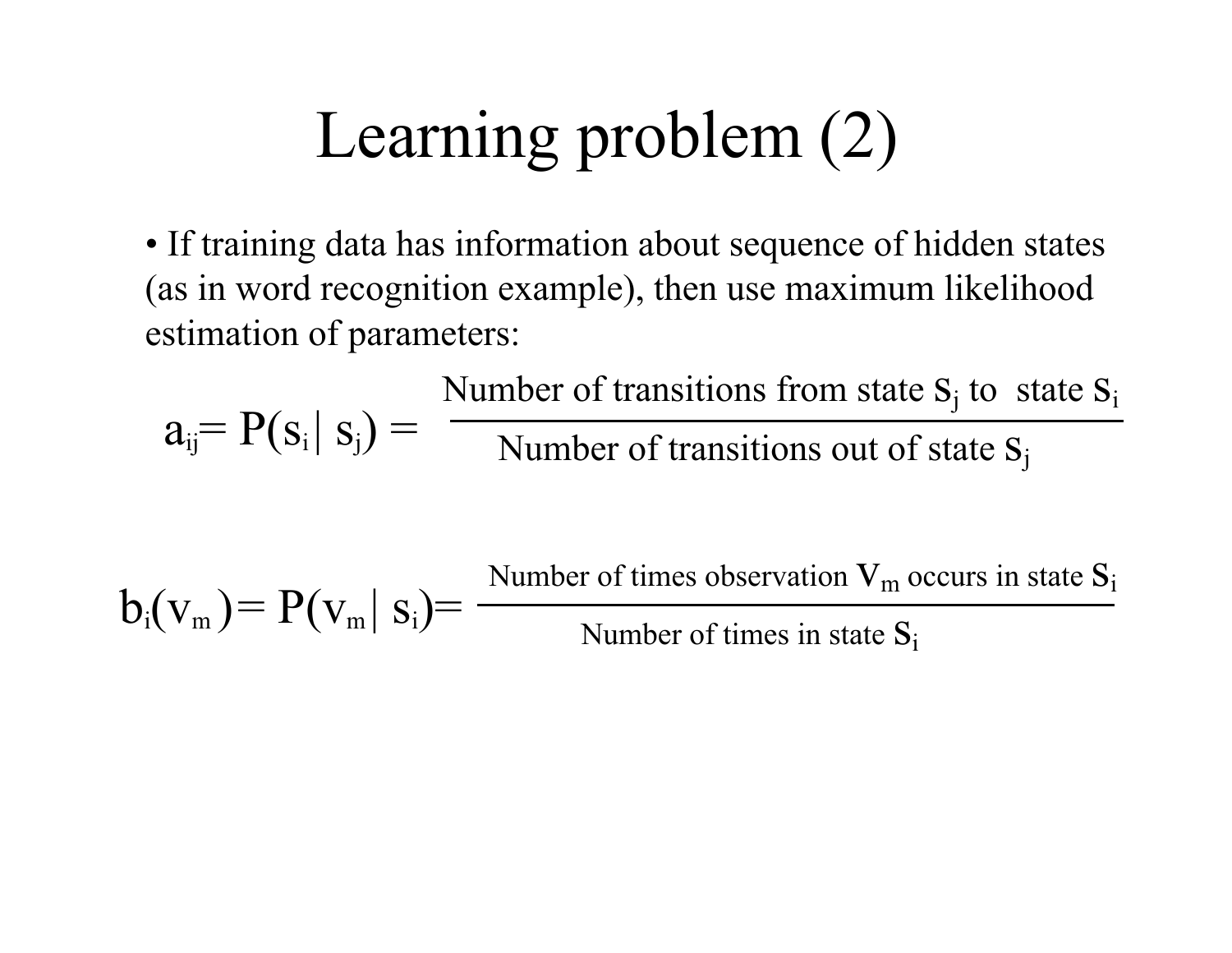### Baum-Welch algorithm

General idea:

$$
a_{ij} = P(s_i | s_j) = \frac{\text{Expected number of transitions from state } s_j \text{ to state } s_i}{\text{Expected number of transitions out of state } s_j}
$$

 $b_i(v_m) = P(v_m \mid s_i) = \frac{Expected \text{ number of times observation } v_m \text{ occurs in state } s_i}{\text{Expected number of times observation } s_i \text{ to } s_i}$ Expected number of times in state  $S_i$ 

 $\pi_i = P(s_i) =$  Expected frequency in state  $s_i$  at time k=1.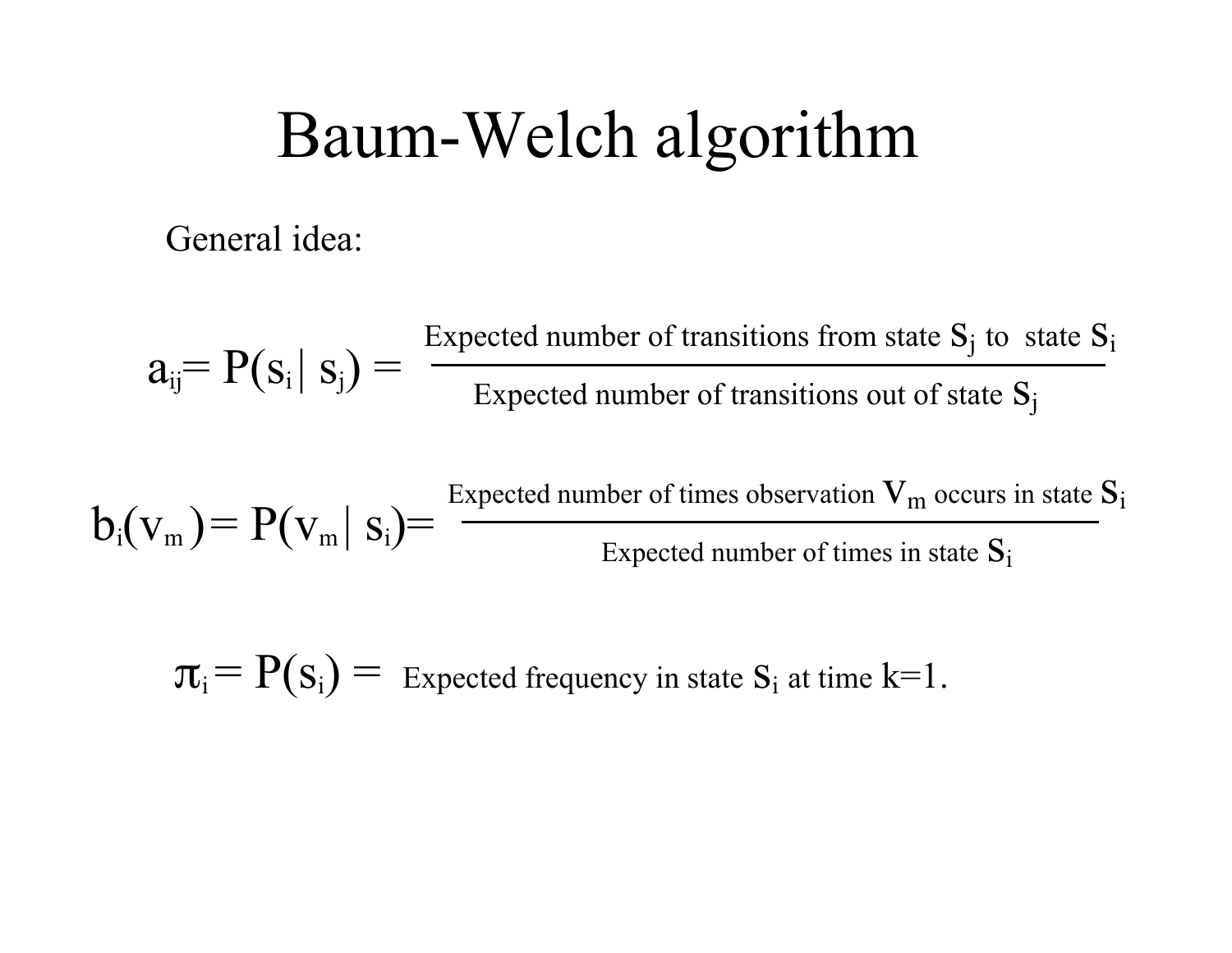#### Baum-Welch algorithm: expectation step(1)

• Define variable  $\zeta_k(i,j)$  as the probability of being in state  $S_i$  at time k and in state  $S_i$  at time k+1, given the observation sequence  $O_1 O_2 \dots O_K$ .

$$
\xi_k(i,j) = P(q_k = s_i, q_{k+1} = s_j | o_1 o_2 ... o_k)
$$

$$
\xi_{k}(i,j)=\dfrac{P(q_{k}=s_{i}\; ,q_{k+1}=s_{j}\; ,o_{1}\,o_{2}\ldots o_{k})}{P(o_{1}\,o_{2}\ldots o_{k})}=\dfrac{P(q_{k}=s_{i}\; ,o_{1}\,o_{2}\ldots o_{k})\; a_{ij}\; b_{j}\, (o_{k+1})\; P(o_{k+2}\; \ldots \; o_{K}\; |\; q_{k+1}=s_{j}\; )}{P(o_{1}\,o_{2}\ldots o_{k})}=\dfrac{\alpha_{k}(i)\; a_{ij}\; b_{j}\, (o_{k+1})\; \beta_{k+1}(j)}{\sum_{i}\sum_{j}\, \alpha_{k}(i)\; a_{ij}\; b_{j}\, (o_{k+1})\; \beta_{k+1}(j)}
$$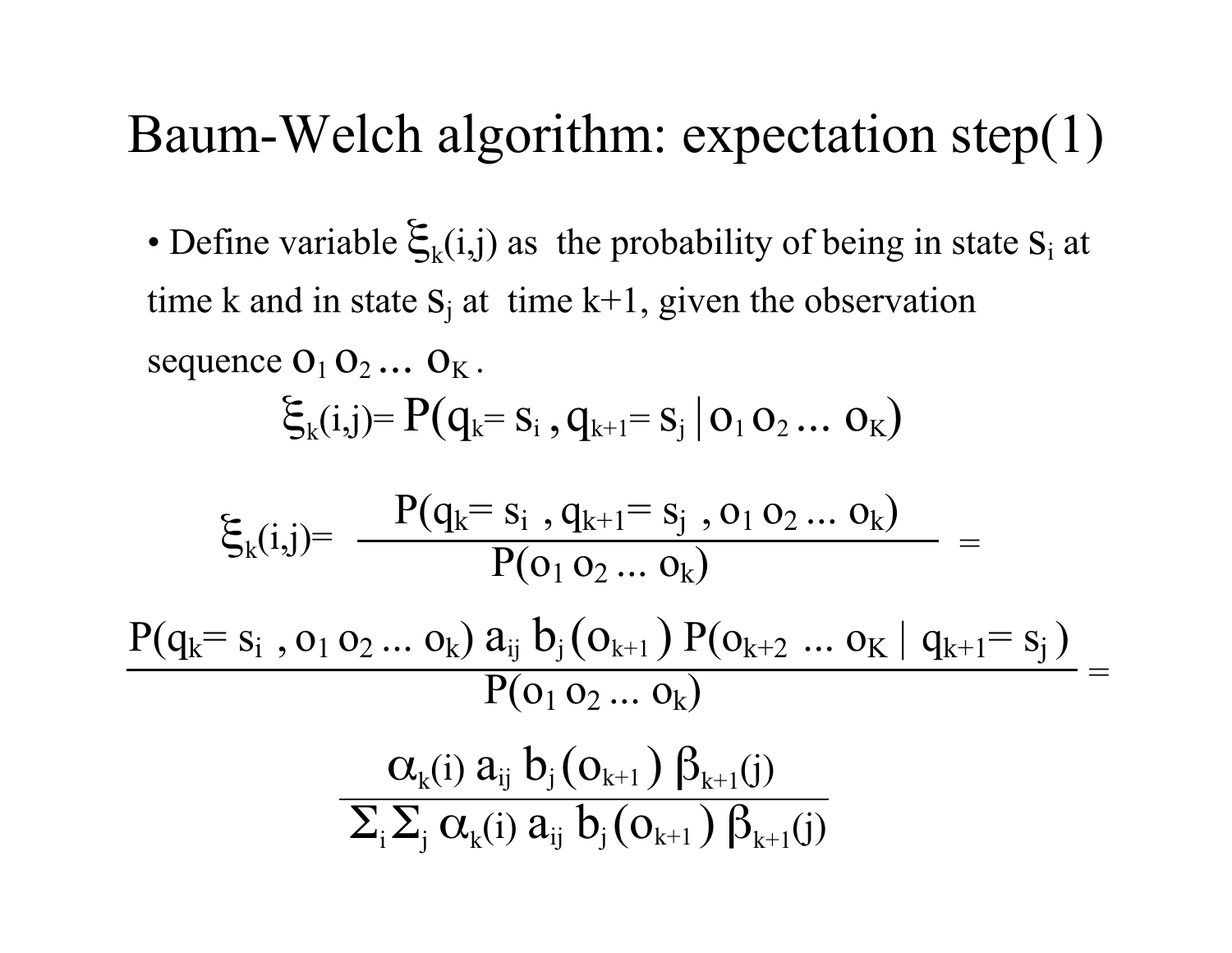#### Baum-Welch algorithm: expectation step(2)

• Define variable  $\gamma_k(i)$  as the probability of being in state  $S_i$  at time k, given the observation sequence  $O_1 O_2 \dots O_K$ .  $\gamma_k(i) = P(q_k = s_i | o_1 o_2 ... o_K)$ 

$$
\gamma_{k}(i) = \frac{P(q_{k} = s_{i}, o_{1} o_{2} ... o_{k})}{P(o_{1} o_{2} ... o_{k})} = \frac{\alpha_{k}(i) \beta_{k}(i)}{\sum_{i} \alpha_{k}(i) \beta_{k}(i)}
$$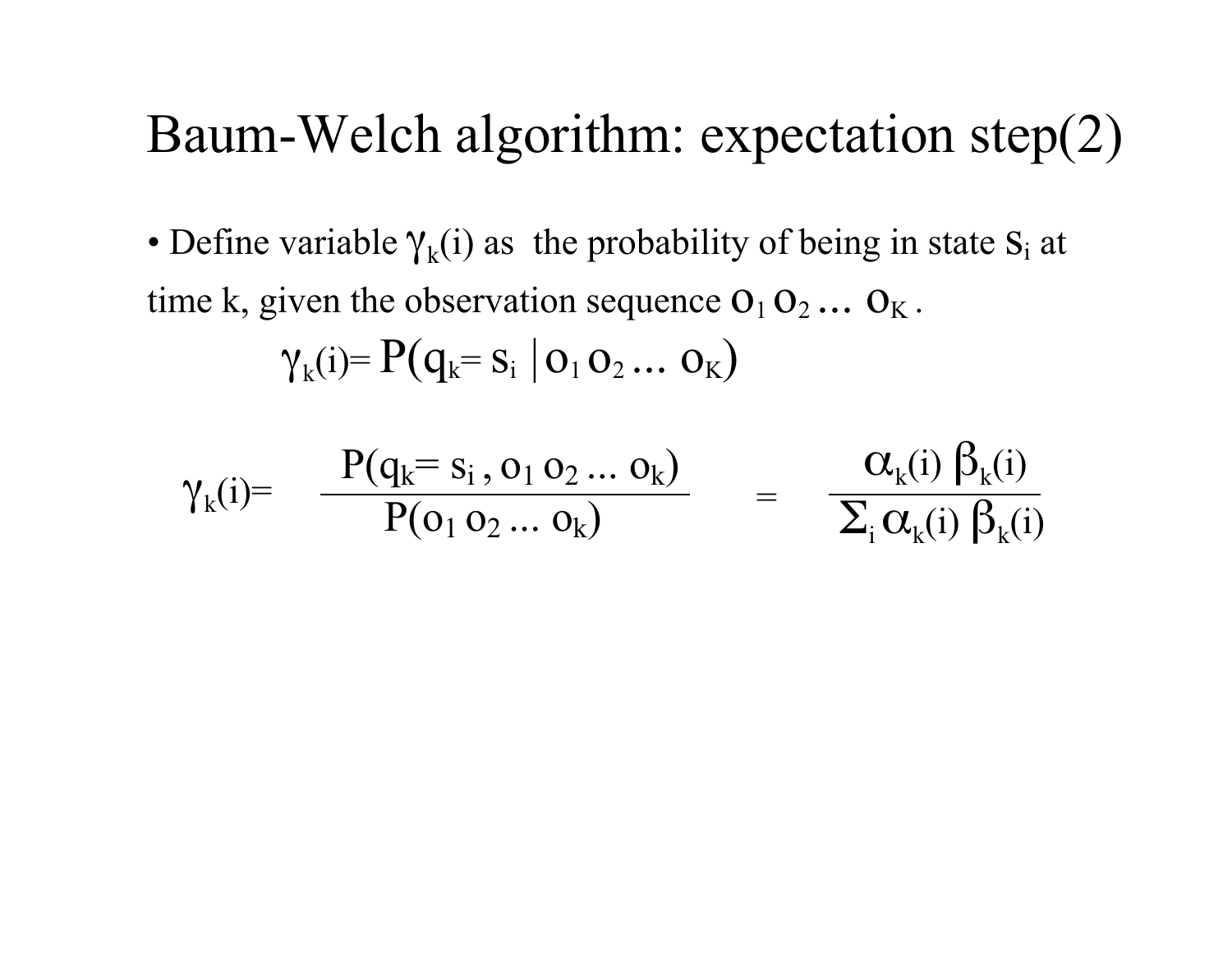#### Baum-Welch algorithm: expectation step(3)

We calculated 
$$
\xi_k(i,j) = P(q_k = s_i, q_{k+1} = s_j | o_1 o_2 ... o_K)
$$
  
and  $\gamma_k(i) = P(q_k = s_i | o_1 o_2 ... o_K)$ 

• Expected number of transitions from state  $S_i$  to state  $S_i$  =

$$
= \sum_{k} \xi_{k}(i,j)
$$

- Expected number of transitions out of state  $S_i = \sum_k \gamma_k(i)$
- Expected number of times observation  $V_m$  occurs in state  $S_i$  =  $=\sum_{k} \gamma_{k}(i)$ , k is such that  $O_{k} = V_{m}$
- Expected frequency in state  $S_i$  at time  $k=1$ :  $\gamma_1(i)$ .